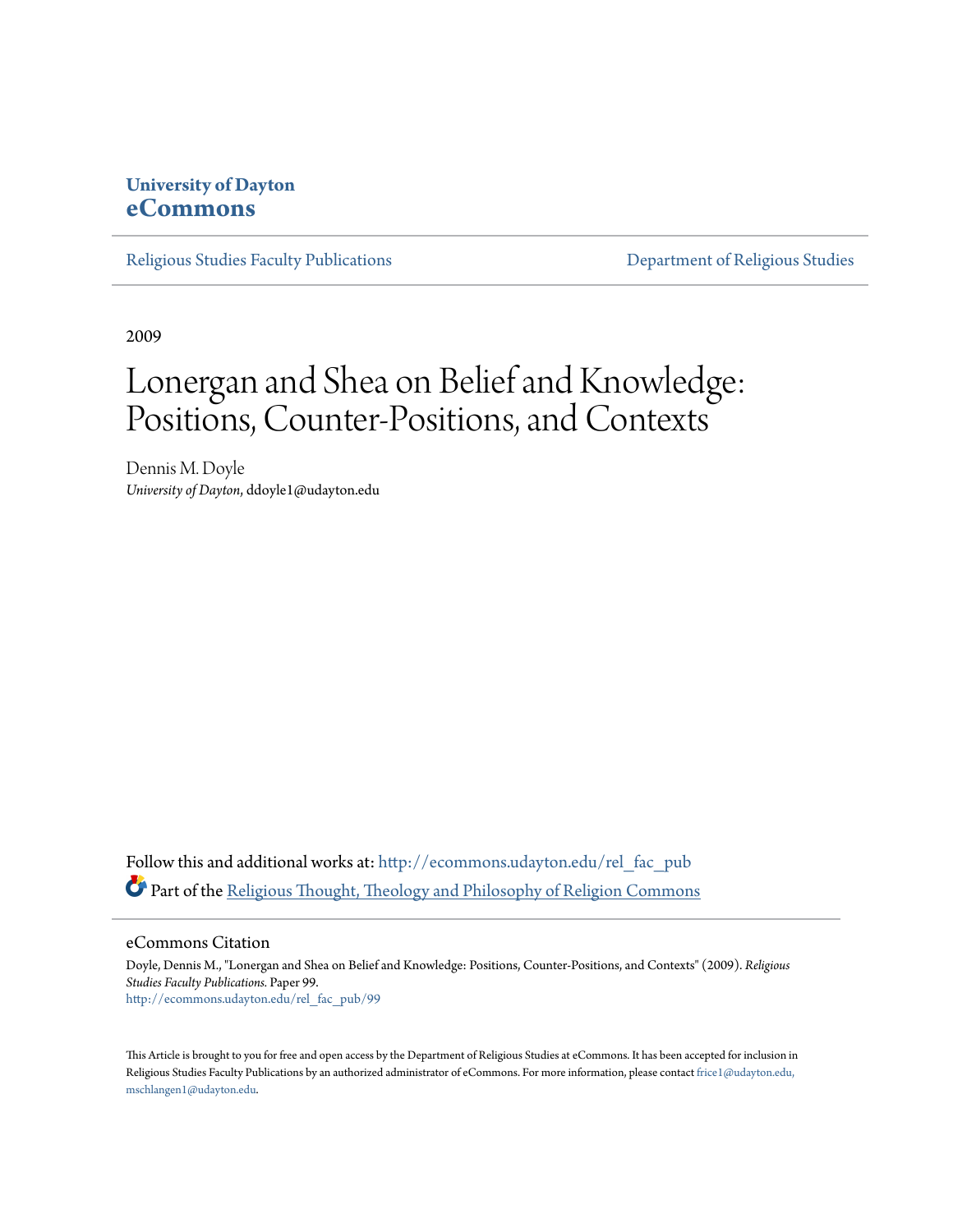**Note: This article appeared in** *Tradition and Pluralism: Essays in Honor of William M. Shea* **(University Press of America, 2009). This Word version is for private use only.** 

## **Lonergan and Shea on Belief and Knowledge: Positions, Counter-Positions, and Contexts. By Dennis M. Doyle**

William Shea was my teacher for two academic years at the Catholic University of America, 1978-80. He had a profound influence on me in several ways, one of which was introducing me to the work of Bernard Lonergan. He directed the first major paper I wrote in the field of theology, which later appeared as an article in *The Thomist*. 1 Sometime shortly after my 1984 dissertation became available, a study that focused on the topic of belief and truth in the works of Lonergan and of Wilfred Cantwell Smith, $2^{\circ}$ Shea read it. He gave me a compliment that I still treasure, remarking that it was the best work on Lonergan and belief that he had read to date. (He didn't mention whether or not it was also the only one.)

Shea added, though, that there are some serious problems with Lonergan's positions on belief, problems that I did not fully engage in my work. He told me that Lonergan did not address this issue in his usual clear and helpful matter. This was back in the days when Shea was reporting that he re-read Lonergan's *Insight* once a year. He

<sup>1</sup> Dennis M. Doyle, "The Symbolic Element in Belief: An Alternative to Tillich," *The Thomist* 45 (1981) 449-72.

<sup>2</sup> Dennis M. Doyle, *The Distinction between Faith and Belief and the Question of Religious Trutch: The Contributions of Bernard Lonergan and Wilfred Cantwell Smith.* Ph.D. Dissertation. (Ann Arbor, MI: University Microfilms International, 1984). This work was directed by William P. Loewe.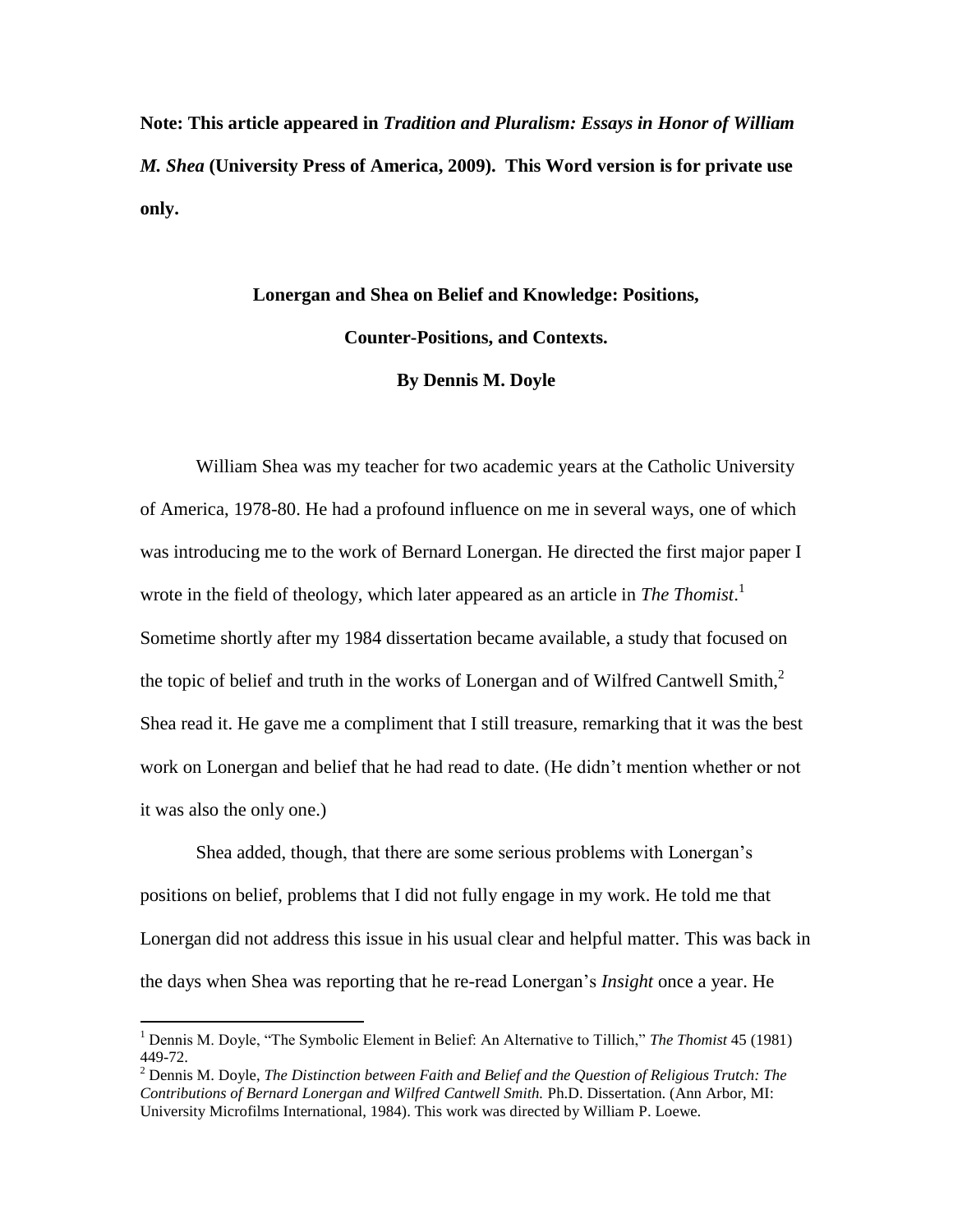agreed wholeheartedly with the first eighteen chapters (on understanding, knowing, and metaphysics), took very seriously the nineteenth chapter (on general theological categories such as the existence of God), and took issue with some of the positions expressed in chapter twenty (on special theological categories such as belief in doctrines particular to a specific religious tradition).

I have in more recent years written a book on the subject of communion ecclesiology.<sup>3</sup> I have promoted the use of communion ecclesiology in Catholic circles insofar as it operates as a broad-ranging, highly inclusive category that serves to integrate and implement various elements of a balanced reading of the vision of Vatican II. Although the word "communion" was used in the preconciliar period in a juridical manner,<sup>4</sup> the present term "communion ecclesiology" is intended to name the multifaceted shift away from juridical tendencies toward an appreciation of various types and levels of personal and liturgically-ordered relationships at the heart of the Church. For Catholics, communion ecclesiology names our relationship of love with God and with each other as the primary reality of what the church is. Juridical structures are essential but secondary; they must remain always in the service of loving relationships.

Shea cites my work on communion ecclesiology at the end of the following passage of his 2004 *The Lion and the Lamb*:

. . . American evangelical anti-modernism remained fiercely egalitarian while the Roman Catholic response was just as fiercely authoritarian. Where the Protestant critics of modernism lost control of denominational assemblies and bureaucracies, the Catholic Church became even more Roman than it has been in terms of the

<sup>3</sup> Dennis M. Doyle, *Communion Ecclesiology: Vision and Versions* (Maryknoll, NY: Orbis, 2000). 4 Joseph A. Komonchak, "Concepts of Communion: Past and Present," *Cristianesimo nella storia* 16 (1995) 321-340.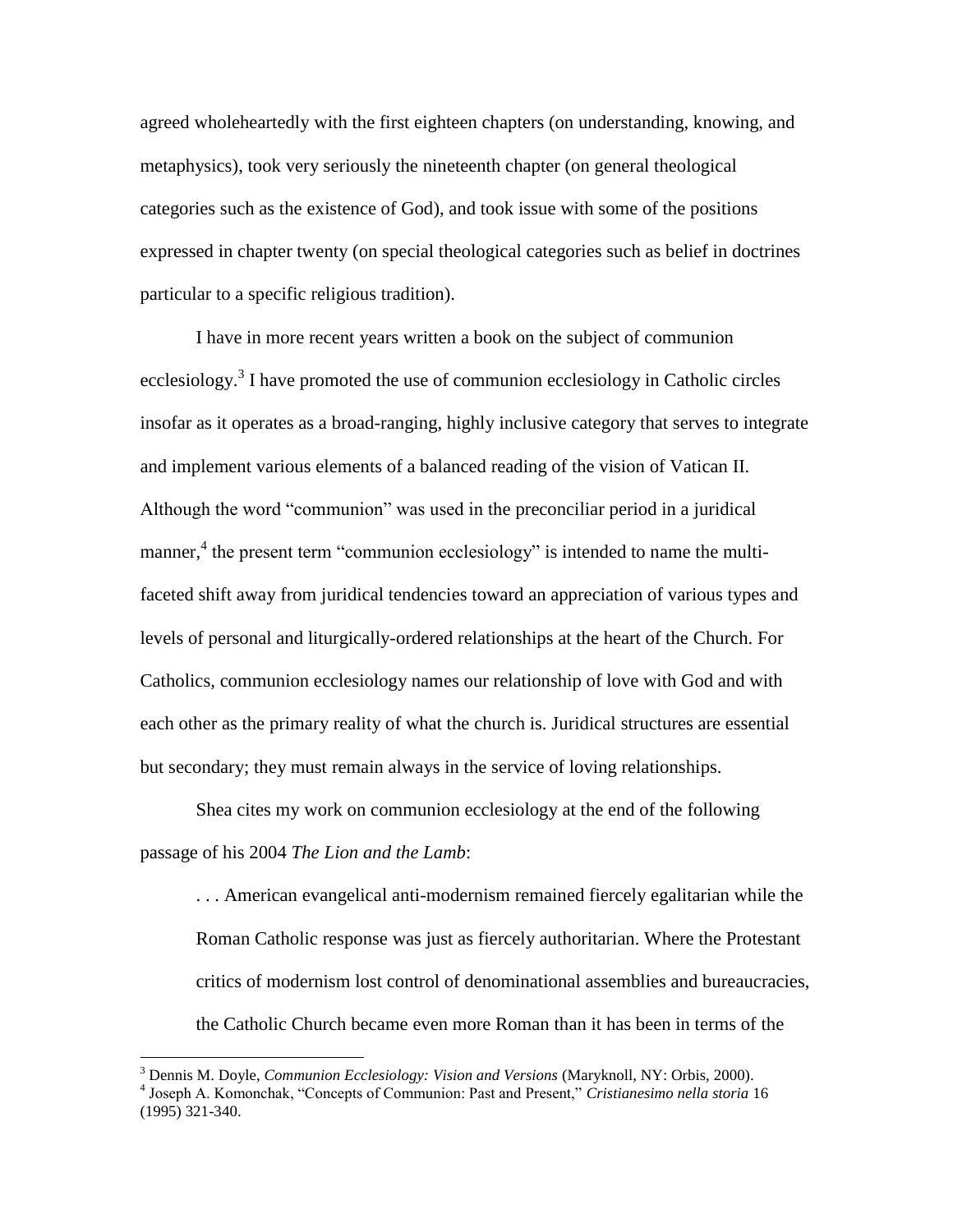subjection of the local churches to the papal offices and commissions.

"Subsidiarity" as a principle of Catholic life became, and continues to be, an ideologized "communion" with centralized authority.<sup>5</sup>

In a footnote to this passage Shea says that in my book I give an account of the metaphor of "communion" and its role in Catholic ecclesiology from Möhler to John Paul II.<sup>6</sup>

I think it fair to say that Shea takes communion ecclesiology to be a theology at best critically shaping, and at worst supporting, an ideology, one that continues to justify Roman centralism and authoritarianism. That he cites my *Communion Ecclesiology* as support for his own position I interpret not as a misreading of my work but rather as a friendly poke with a wink of the eye from one Irish-American to another. In this earthly realm, we of Irish descent value scholarly accuracy greatly, subordinating it only to the need for wit, sarcasm, and the leveling of the high and mighty.

I do agree and argue clearly in my book that the term "communion ecclesiology" can and sometimes does function somewhat in the way Shea says that it does. In my judgment, the Congregation for the Doctrine of the Faith's 1992 document, "Some Aspects of the Church Understood as a Communion," leans a bit in this direction. It tends to be centralizing, top-heavy, and one-sided, though, in my judgment, nowhere near to the extreme that would justify Shea's remarks. Communion ecclesiology is used as a label not only by the CDF but also by a wide range of theological voices today. Where Shea sees in communion ecclesiology support for an ideology, I see a theological approach designed, despite its potential for misuse, to move Catholics beyond ideology.

<sup>5</sup> William M. Shea, *The Lion and the Lamb: Evangelicals and Catholics in America* (New York: Oxford University Press, 2004), 50.

 $6$  Ibid., 325 (note 74).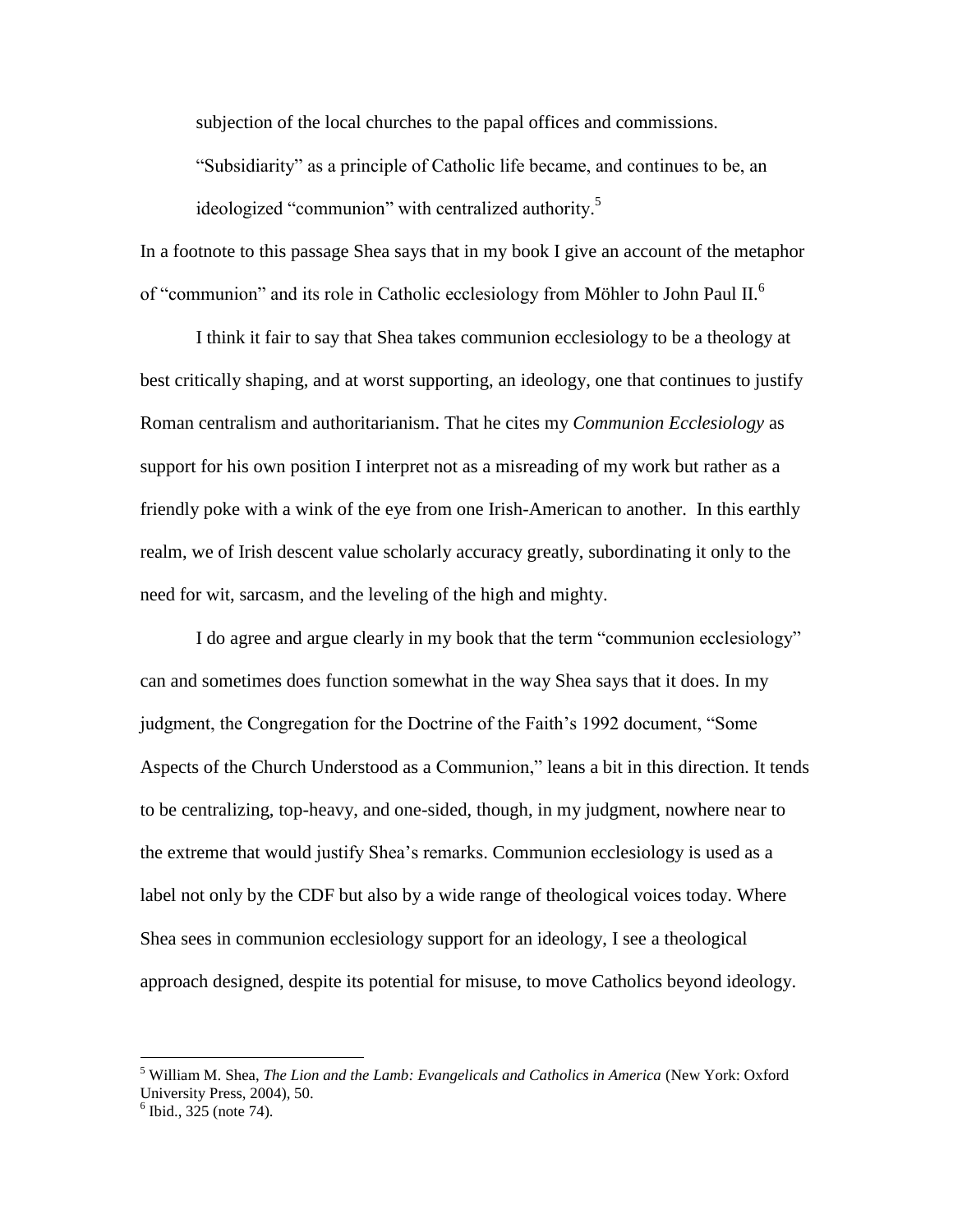Where Shea sees in communion ecclesiology a continuation of the same old juridicism, I see a path beyond juridicism.

I am inclined to think that the differences between Shea's position and my own are connected not only with practical judgments concerning the present state of the Catholic Church and its hierarchy but also with the ways in which we understand "belief." I think further that the ways in which we understand belief are connected to where we stand concerning Lonergan's positions on the topic, including not only issues that Lonergan attempted to resolve, but also some issues that he left unaddressed.

Shea, Lonergan, and Belief

 $\overline{a}$ 

Shea's differences with Bernard Lonergan on the matter of religious belief are related to Shea's serious concerns about religious dogmatism.

Shea cannot stand dogmatism in any way, shape, or form.<sup>7</sup> Dogmatists are people who, though they should know better, hold beliefs uncritically. There is a difference between what one knows and what one believes. If one pretends to know what one only believes, one is a dogmatist unfit for serious dialogue with human beings who do not happen to be members of one's own tribe.

There is an equal and opposite intellectual heresy. I do not know if Shea or anyone gives it a precise name, but Shea clearly discusses it. It is a form of reductionism. It arises when a philosopher, sometimes one of naturalist persuasions, pretends to treat religious believers and their religious beliefs respectfully while at the same time declaring

<sup>7</sup> Shea, *The Naturalists and the Supernatural: Studies in Horizon and an American Philosophy of Religion* (Macon, GA: Mercer University Press, 1984), 198; 216; 235.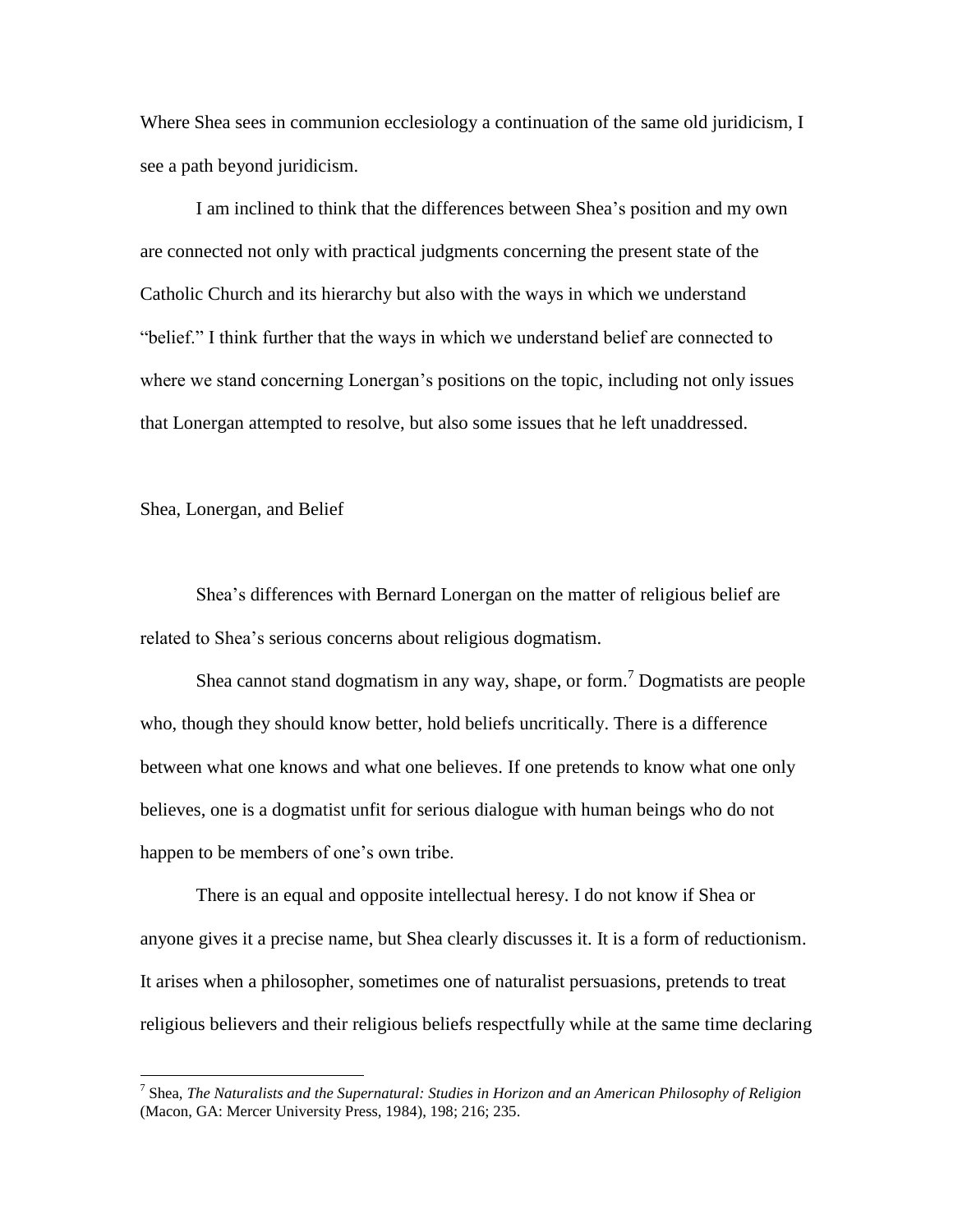those beliefs to be meaningful but not true.<sup>8</sup> So, even as Shea is steadfastly rejecting dogmatism in all of its guises, he is just as steadfastly defending the cognitive and intentional nature of religious beliefs as claims to truth and the existential reality that believers believe their beliefs to be true.

Shea defines his terms in a manner that differs from Lonergan, with reverberations that go beyond the semantic to the conceptual and to the real. For Shea, either one knows or one believes. For Lonergan, there are two kinds of knowledge: immanently generated knowledge and belief. In other words, belief is preeminently a type of knowledge. Immanently generated knowledge is knowledge that one has found out for oneself without relying on the testimony of others. Belief can be distinguished from immanently generated knowledge, but it remains a type of knowledge. This approach is present in *Insight<sup>9</sup>* and more fully developed in *Method in Theology*. 10

Lonergan's treatment of knowledge of God in chapter nineteen in *Insight* and even more so his treatment of particular beliefs such as the Incarnation and the Trinity as types of knowledge in chapter twenty fly in the face of modern presuppositions that such beliefs decidedly do not constitute a type of knowledge. Regarding religious belief as a type of knowledge is an essential yet controversial dimension of the entire project that *Insight* undertakes.

In *Method in Theology*, a progression from immanently generated knowledge to belief undergirds the entire enterprise. In-between the first four functional specialties and the final four stands conversion. Lonergan discusses conversion in a threefold manner as

<sup>8</sup> Ibid., 163-69; 193-202.

<sup>9</sup> Bernard J. F. Lonergan, *Insight: A Study in Human Understanding* (New York: Philosophical Library, 1957).

<sup>&</sup>lt;sup>10</sup> Bernard J. F. Lonergan, *Method in Theology* (New York: Herder and Herder, 1972).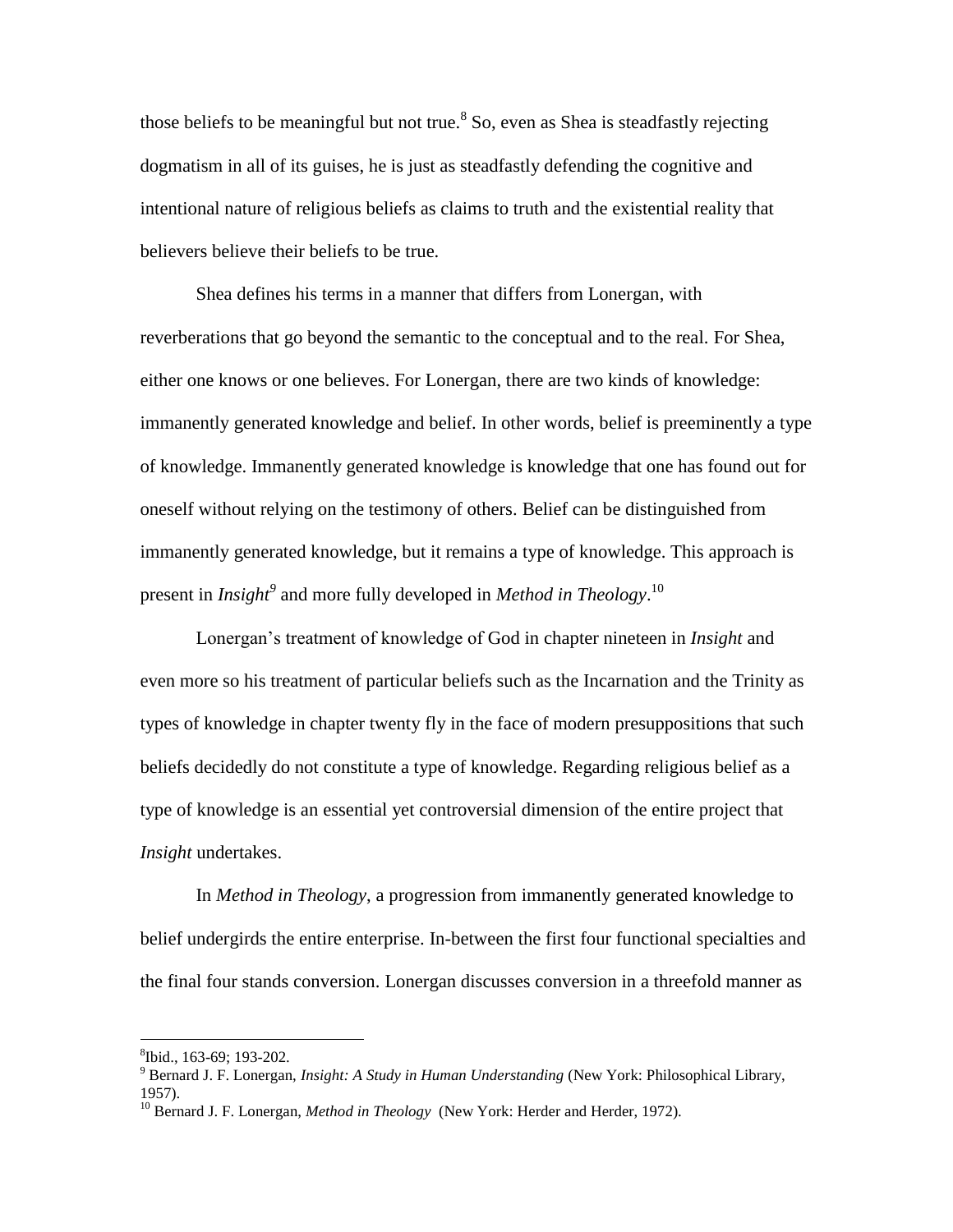religious, moral, and intellectual. Through conversion one achieves the horizon necessary for accepting and understanding religious truths that have been handed down over the centuries. One does so within the context of a community that is constituted by those particular religious meanings and values. As Shea himself brought out so forcefully in response to John Randall, believers hold their beliefs to be not just meaningful but true.<sup>11</sup> That religious believers hold their beliefs to be not just meaningful but true is a constitutive part of the act of believing. To reduce religious believing to the holding of the merely meaningful is to do an injustice to the reality of the act.

Shea strongly agrees with Lonergan on this particular point about the cognitive status and intentionality of religious belief. Shea's difference from Lonergan lies in his refusal to call religious belief knowledge, and in his finding the uncritical treatment of religious belief as knowledge to constitute the cardinal sin of dogmatism.

It would be too easy and indeed false to say that Shea must take Lonergan to be a dogmatist because Lonergan claims to know what he only believes. Shea is aware that Lonergan adopts at least somewhat of a critical stance toward belief and that he grounds authentic belief in religious, moral, and intellectual conversion. In a Lonerganian perspective, one's appropriation of religious beliefs into one's present context cannot contradict things that one knows, for example, as immanently generated knowledge. Shea instead finds Lonergan to lack full coherence and consistency on the topic.

Shea is not alone in offering this assessment. In an essay given at a conference in 1970, two years before the publication of *Method in Theology*, David Tracy raised some

<sup>11</sup> Shea, *Naturalists*, 195-204.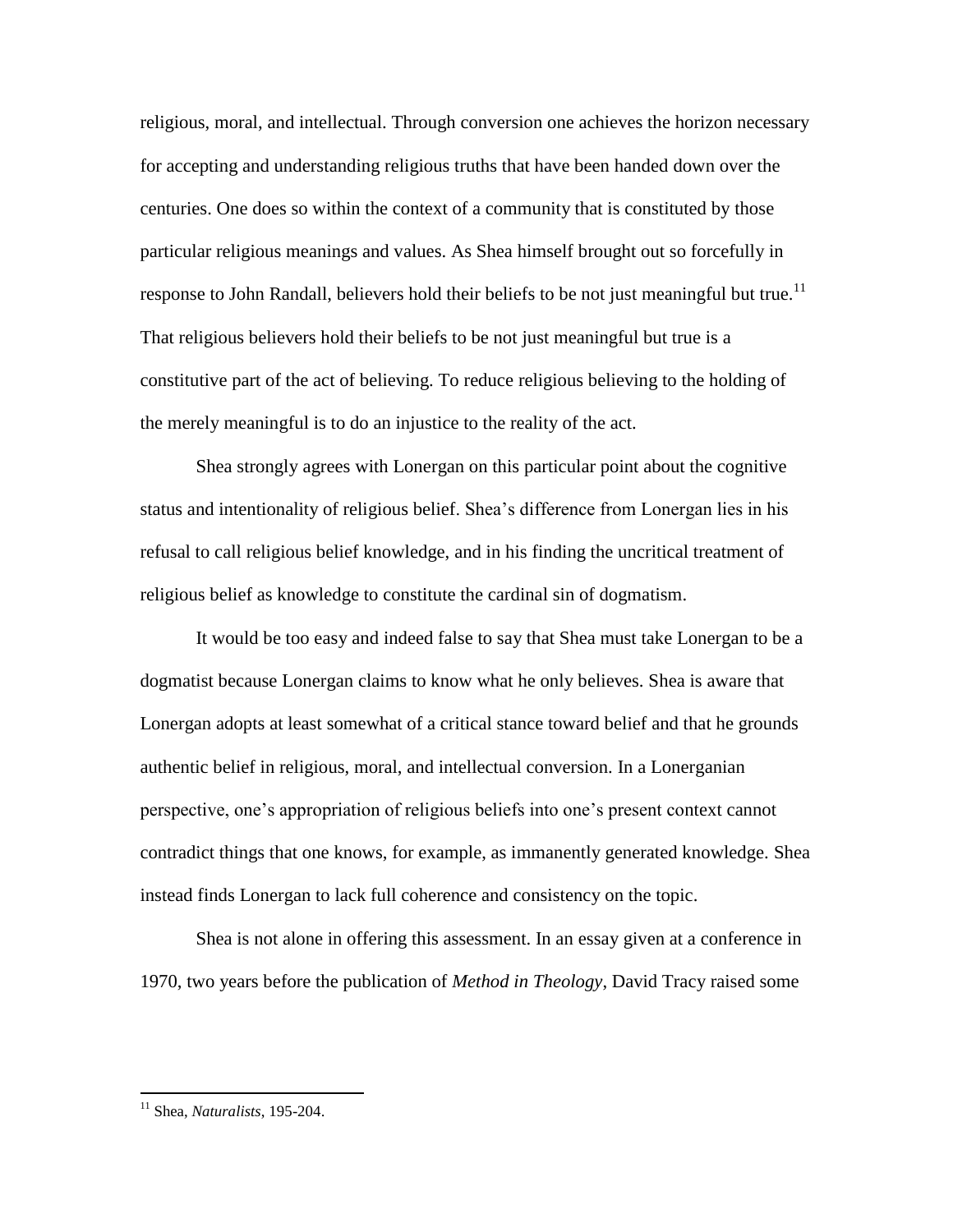similar questions.<sup>12</sup> Writing with an awareness of Lonergan's previous works on dogma as well as his developing work on conversion, Tracy expressed concerns over whether Lonergan would be able to use a category such as conversion to ground religious belief in a sufficiently critical manner. In later writings, Tracy came to affirm strongly the critical nature of Lonergan's *method*, though he still retained reservations concerning Lonergan's *content*. 13

On the one hand, Lonergan's life-long project entailed an embrace of the scientific revolution and the Enlightenment insofar as they could be pursued within an intellectual approach that honored traditional religious belief. On the other hand, Lonergan's project entailed an embrace of traditional religious beliefs insofar as they would continue to develop as they were appropriated within the new context that values scientific and historical methods.

In a manner that offers some parallels to Lonergan yet also striking differences, Shea, in a 1992 *Commonweal* piece, opts for dual loyalties to Enlightenment tradition and to Catholic tradition, expressly hoping to avoid the serious dangers that can arise when one attempts to serve two masters.<sup>14</sup> In his vigorous reply to Robert Imbelli's response to his article on this subject, Shea states: "While I regard myself as Christologically orthodox as the next Catholic, I also regard myself as one who believes and therefore does not know, and whose belief is always poised on the edge of unbelief."<sup>15</sup>

<sup>12</sup> David W. Tracy, "Lonergan's Foundational Theology: an Interpretation and a Critique," in *Foundations of Theology: Papers from the International Lonergan Congress* 1970, ed. Philip McShane (Notre Dame: University of Notre Dame Press, 1971), 197-222, esp. 214-222.

<sup>13</sup> See David W. Tracy, "Theological Models: An Exercise in Dialectics," in *Lonergan Workshop*, v. 2, ed. Fred Lawrence (Chico, CA: Scholars Press, 1981) 83-107, esp. fn.. 4 on 106 and fn. 9 on 107.

<sup>&</sup>lt;sup>14</sup> William M. Shea, "Dual Loyalties in Catholic Theology: Finding Truth in Alien Traditions," *Commonweal*, 31 January 1992, pp. 9-14, at 9.

<sup>&</sup>lt;sup>15</sup> Robert P. Imbelli and William M. Shea, "Dual Loyalties in Catholic Theology: An Exchange of Views," *Commonweal*, 24 April 1992, pp. 21-23, at 22.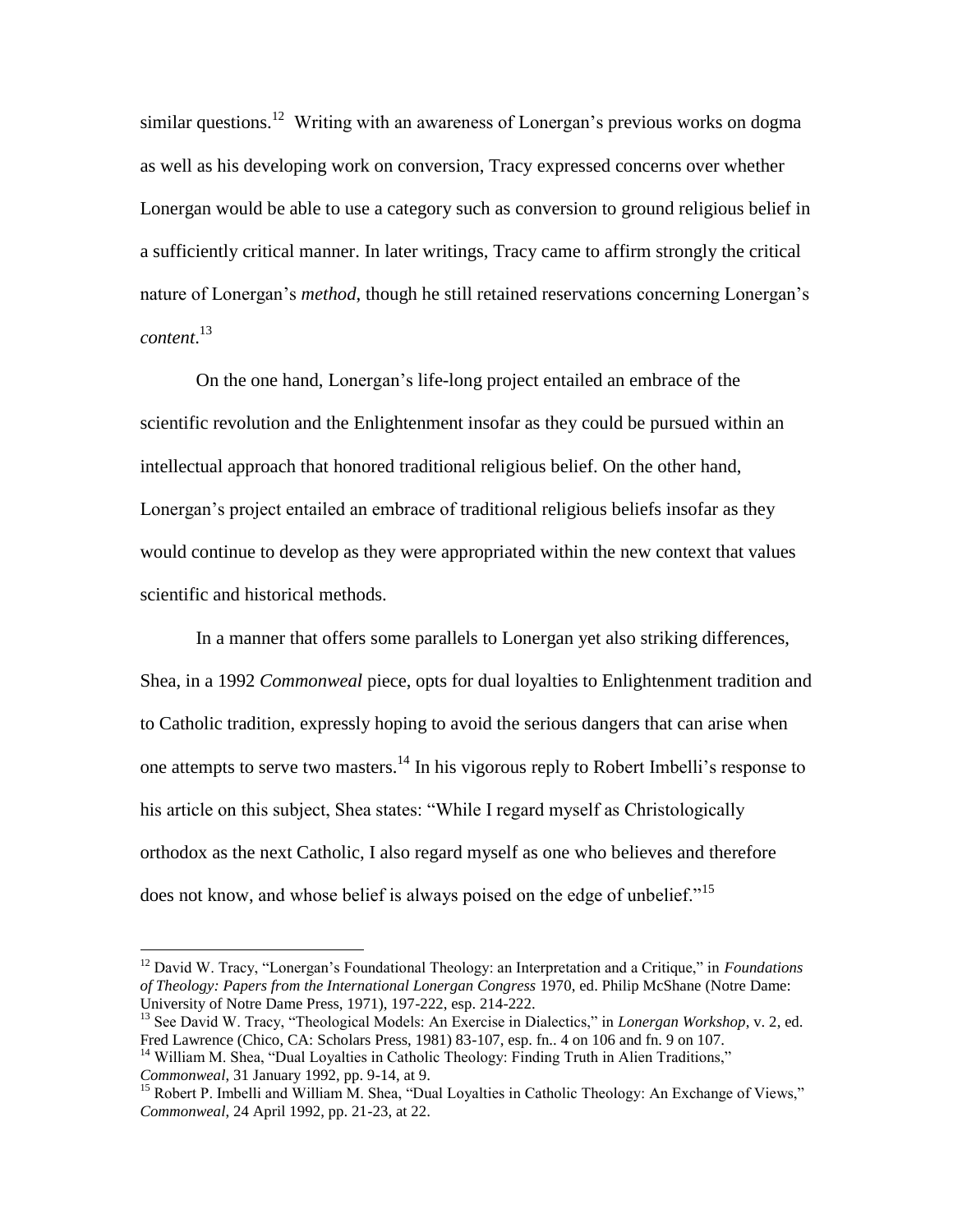It is precisely this disjunction between knowledge and belief that differentiates Shea from Lonergan. Lonergan holds that, from the perspective of a sociology of knowledge, most human knowledge rests on belief:

Ninety-eight per cent of what a genius knows, he believes. It isn't personally independently acquired knowledge. Human knowledge is an acquisition that goes on over centuries and centuries, and if we want to accept nothing, that we don't find out for ourselves, we revert to the palaeozoic age. At that period they found out for themselves everything they knew.<sup>16</sup>

Lonergan's argument against the disjunction between knowledge and belief rests on the claim that the Enlightenment bias in favor of immanently generated knowledge represents an individualistic and rationalistic misreading of the human phenomenon of knowing. Lonergan explains:

Human knowledge results from a vast collaboration of many peoples over uncounted millennia. The necessary condition of that collaboration is belief. What any of us knows, only slightly results from personal experience, personal discovery, personally conducted verification; for the most part it results from believing. But the eighteenth century Enlightenment was not content to attack religious belief. It prided itself on its philosophers. It set up a rationalist individualism that asked people to prove their assumptions or else regard them as

<sup>16</sup> Bernard J.F. Lonergan, *A Second Collection*, eds. William F. J. Ryan and Bernard J. Tyrrell (Philadelphia: Westminster Press, 1974), 219.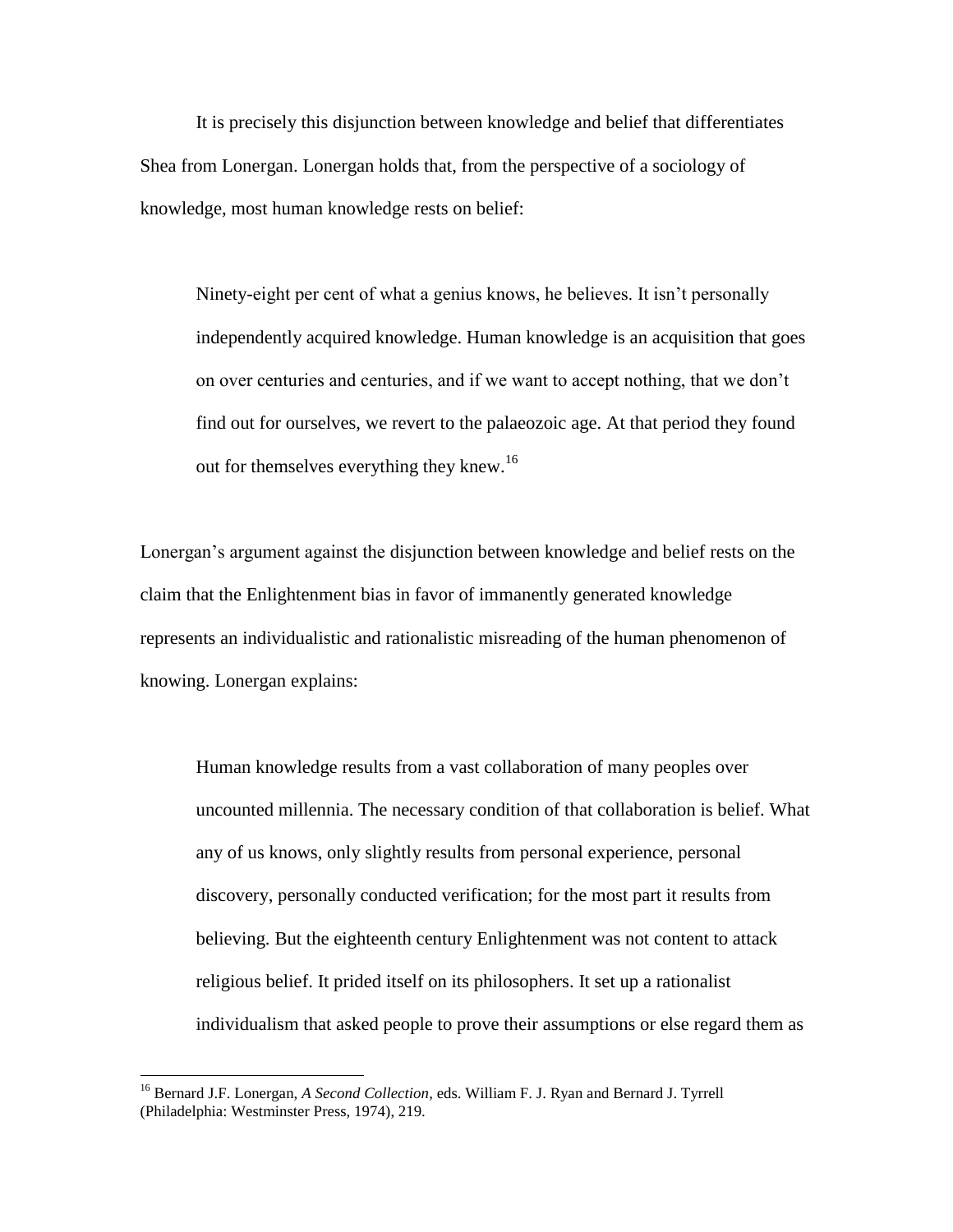arbitrary. In effect it was out to destroy not only the religious tradition but all traditions. Such rationalist individualism in the twentieth century seems to have infected our educationalists. Students are encouraged to find things out for themselves, to develop originality, to be creative, to criticize, but it does not seem that they are instructed in the enormous role of belief in the acquisition and expansion of knowledge. Many do not seem to be aware that what they know of science is not immanently generated but for the most part simply belief.<sup>17</sup>

Lonergan's concern here runs somewhat counter to some of the concerns expressed by Shea in his "dual loyalties" article in *Commonweal*, especially the final two of six points he outlined:

5. All traditions and authorities are subject to the test of experience, and all are subject to criticism, including the Enlightenment values and the Christian tradition and its teachings. That obligation is individual as well as communal. Kant is correct: one must assume responsibility for one's beliefs and questions as well as one's actions.

6. Faith is not only *fides quaerens intellectum*, it is also *intellectus quaerens fidem.* Here I would interpret the first to means that theology proceeds from faith and is a reflection on its meaning; and the second, to mean that in the modern context, belief is always accompanied by questions about its truth and these questions accompany the act of reflection from beginning to end, questions which are not finally answered. In every instance theology must take account of its

<sup>17</sup>Lonergan, *Second Collection*,185-86.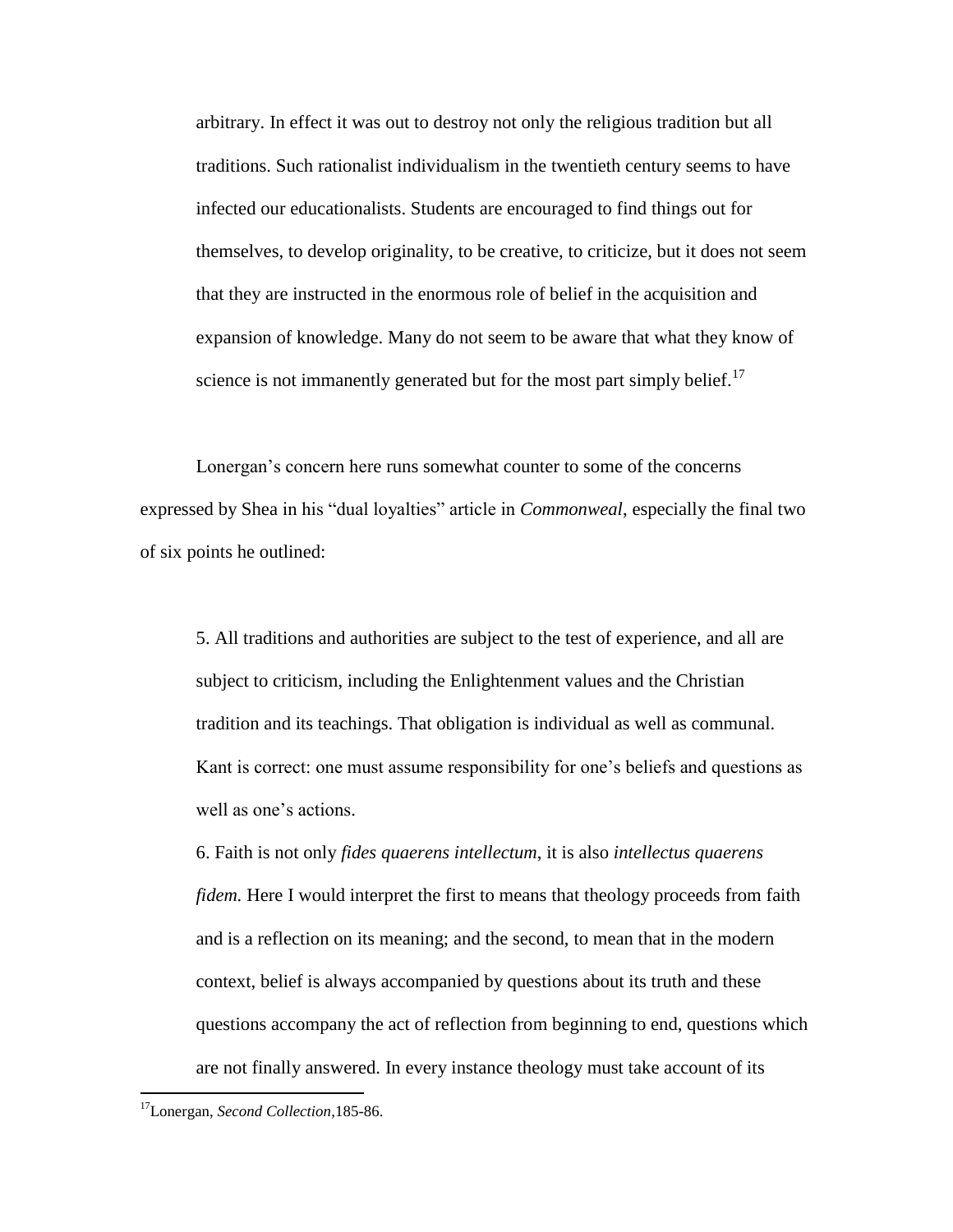unbelief as well as its belief. The Enlightenment criticism of traditional theology is correct: ecclesiastical dogmatism makes genuine faith and belief impossible.<sup>18</sup>

Although one might argue that Shea fits Lonergan's description of the contemporary educator infected by rationalist individualism, I myself would find such an argument to be more than a little exaggerated. My point in juxtaposing the above quotes is rather to show how Lonergan and Shea appear to have contrasting agendas in their treatments of belief in relation to Enlightenment-style biases.

Lonergan is arguing against any approach to human knowing that shoves belief off to the margins as merely personal and subjective. Shea is arguing against any approach that allows belief to escape critical scrutiny. Lonergan is arguing against rationalists who do not take seriously the cognitive status of beliefs as truth claims. Shea is arguing against dogmatists who refuse to consider legitimate and necessary questions regarding their beliefs. Both Lonergan and Shea know that there is a distinction to be made between immanently generated knowledge and belief. Lonergan pursues his agenda by stressing the continuity between the two. Shea pursues his agenda by stressing the difference.

Even in their agendas there is quite a bit of overlap, however, for we have seen that Shea also argues against rationalists who do not take seriously the cognitive status of beliefs as truth claims. Lonergan himself argues against dogmatists who refuse to consider legitimate and necessary questions regarding their beliefs. Both of them are fighting battles on both of these fronts. Why is it, then, that whereas Lonergan thinks that

<sup>&</sup>lt;sup>18</sup> Shea, "Dual Loyalties," 12.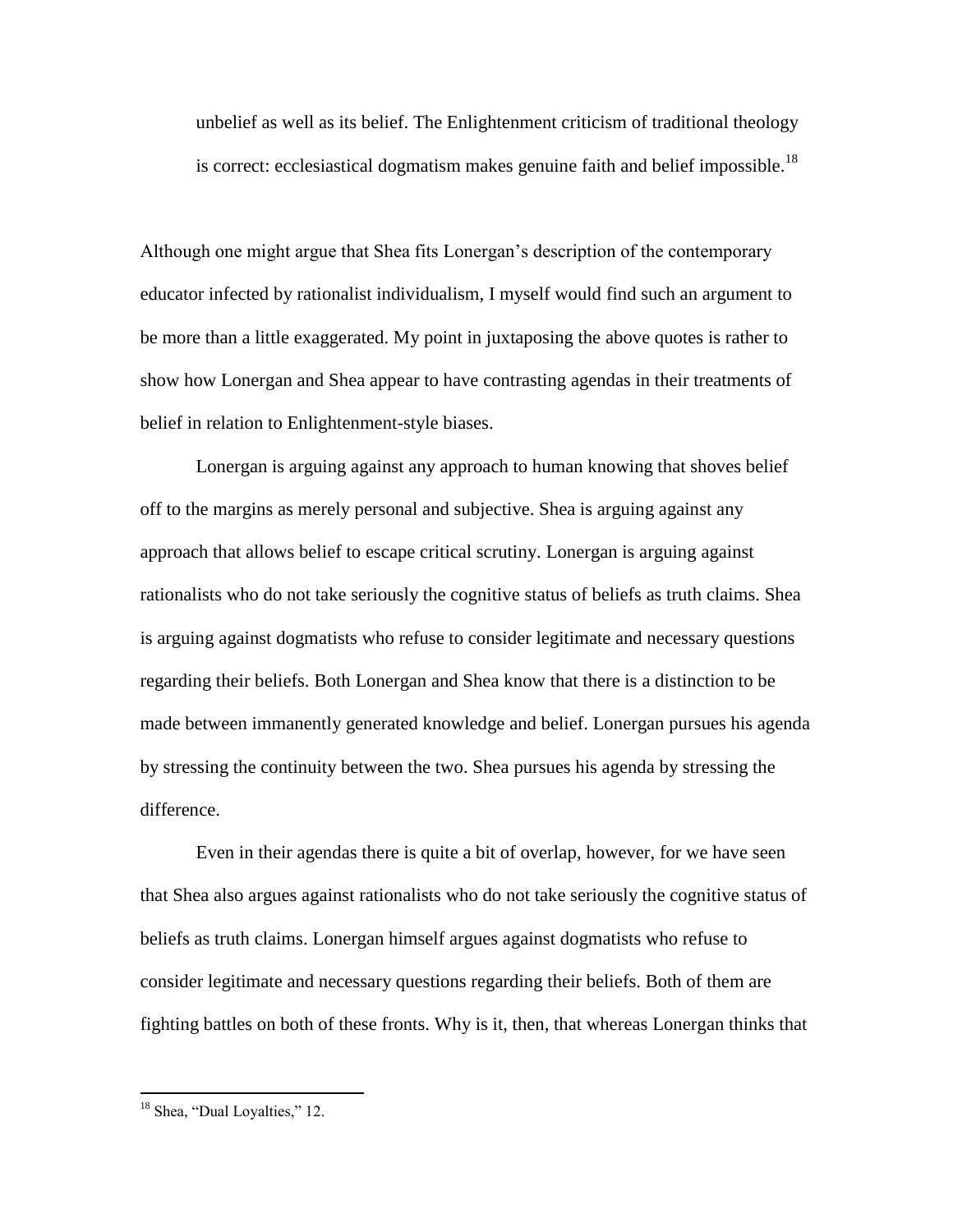identifying belief as a type of knowledge helps in these battles, Shea thinks that only a clear and decisive distinction between belief and knowledge will do?

Such a question can perhaps be addressed by engaging in dialectics and in horizon analysis. These are the Lonerganian tools that Shea himself employed in *The Naturalists and the Supernatural.* Dialectics helps one to determine philosophically what are "positions" and what are "counter-positions."<sup>19</sup> Horizon analysis helps one to determine at what point further legitimate questions are either being pursued or shut down. Dialectics and horizon analysis are related insofar as ultimately "positions" will lead to pursuing further legitimate questions and "counter-positions" will lead to shutting them down.

Put simply, a "position" will be neither reductive nor uncritical. Skepticism—the claim that one really cannot know anything for certain—is the purest form of reductionism. It is a highly critical posture in its stance that all claims must be thoroughly examined and justified. It is reductionist, however, insofar as it assumes that knowing is something like looking at an "already out there now real"; in realizing correctly that one cannot truly achieve knowledge in that way, skepticism rejects the possibility of human knowing whatsoever. Lonergan's "position" is that knowing is not only possible but an everyday reality. It issues from a process that involves experience, understanding, and judgment. Objectivity is reached not as some purely abstract ideal but as the fruit of authentic subjectivity. Knowing what knowing is helps one to be critical of what passes for human knowledge. The skeptic shuts down further questions that the knowing subject is free to pursue.

<sup>19</sup> Lonergan's exposition of "position" and "counter-position" can be found in *Insight*, 387-390.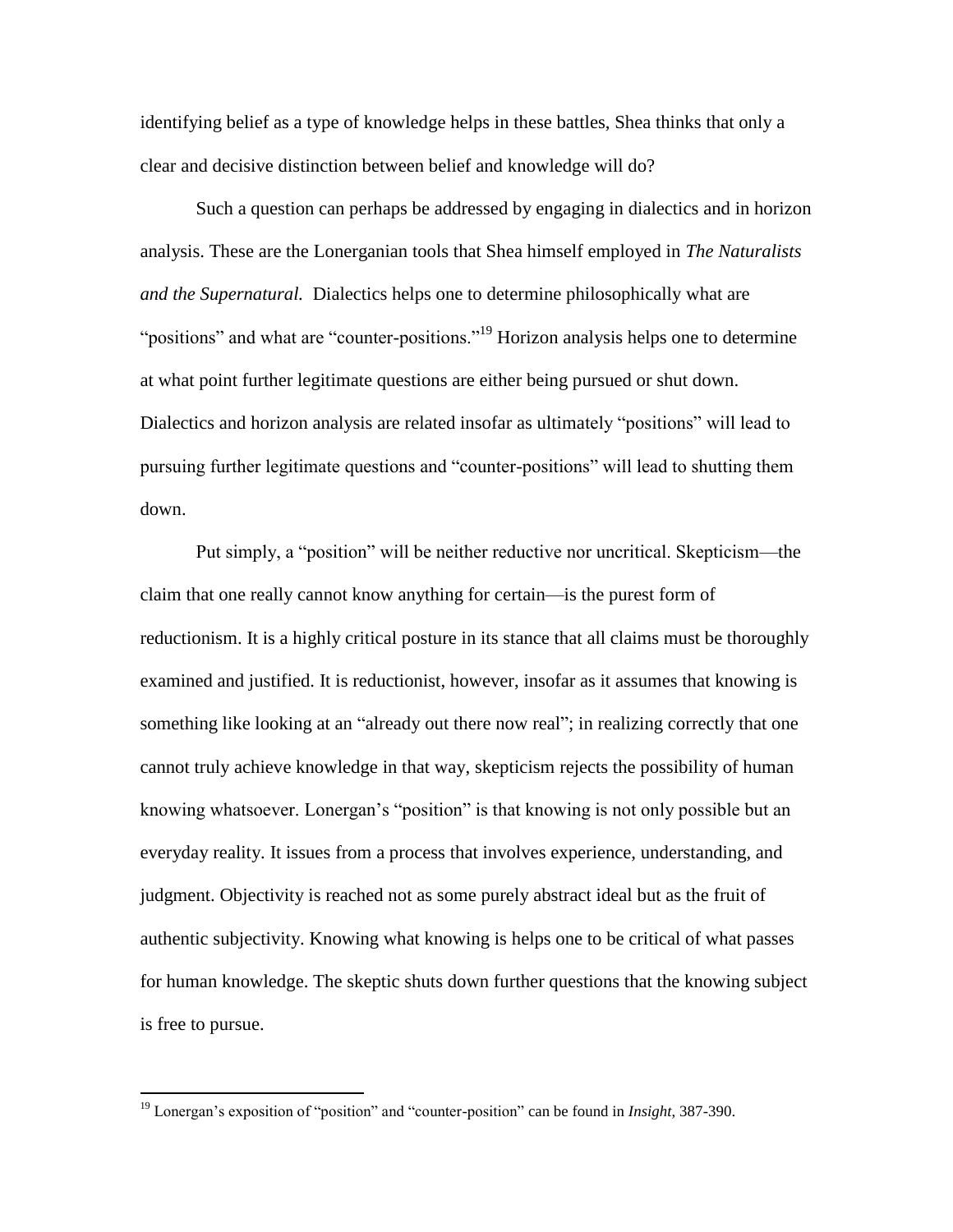Cartesian dualism contains a "position" insofar as it builds its epistemology upon a turn to the knowing subject. It contains also a "counter-position" insofar as it identifies the knowable as that segment of the "already out there now real" about which one's doubts can be overcome. It is a form of rationalism insofar as it bases itself in a posture of radical doubt. Critical reason cut off from faith provides the starting point and ending point for the pursuit of knowledge.

Fideism—based on the claim that one cannot offer any rationale or justification for one's beliefs for, after all, they are based on faith—is the purest form of being uncritical. Fideism and dogmatism go hand in hand. Lonergan holds the "position" that, whereas believing is indeed based in faith, one can still give an account of one's faith and of one's beliefs that is credible and that operates in accordance with legitimate canons of rationality. Legitimate canons of rationality differ from those put forth by skeptics, idealists, and absolutists.

A "position" concerning belief, therefore, must be neither a rationalism nor a fideism. It can be neither reductionist nor insufficiently critical. A believer, at least an educated one, should be able to give an account of why one is neither a rationalist nor a fideist. In the large world of the academy, one could find those who might think that Shea is himself a fideist, and that Lonergan is much worse. In the large world of the church, one could find those who might think that Lonergan is a rationalist, and that Shea is even worse. In a dialectical comparison in which the positions of Shea and Lonergan form the poles, however, it is evident that Lonergan is the one called upon to give an account of why, relative to Shea, he is not a fideist, and Shea is called upon to give an account of why, relative to Lonergan, he is not a rationalist. Is Lonergan being sufficiently critical?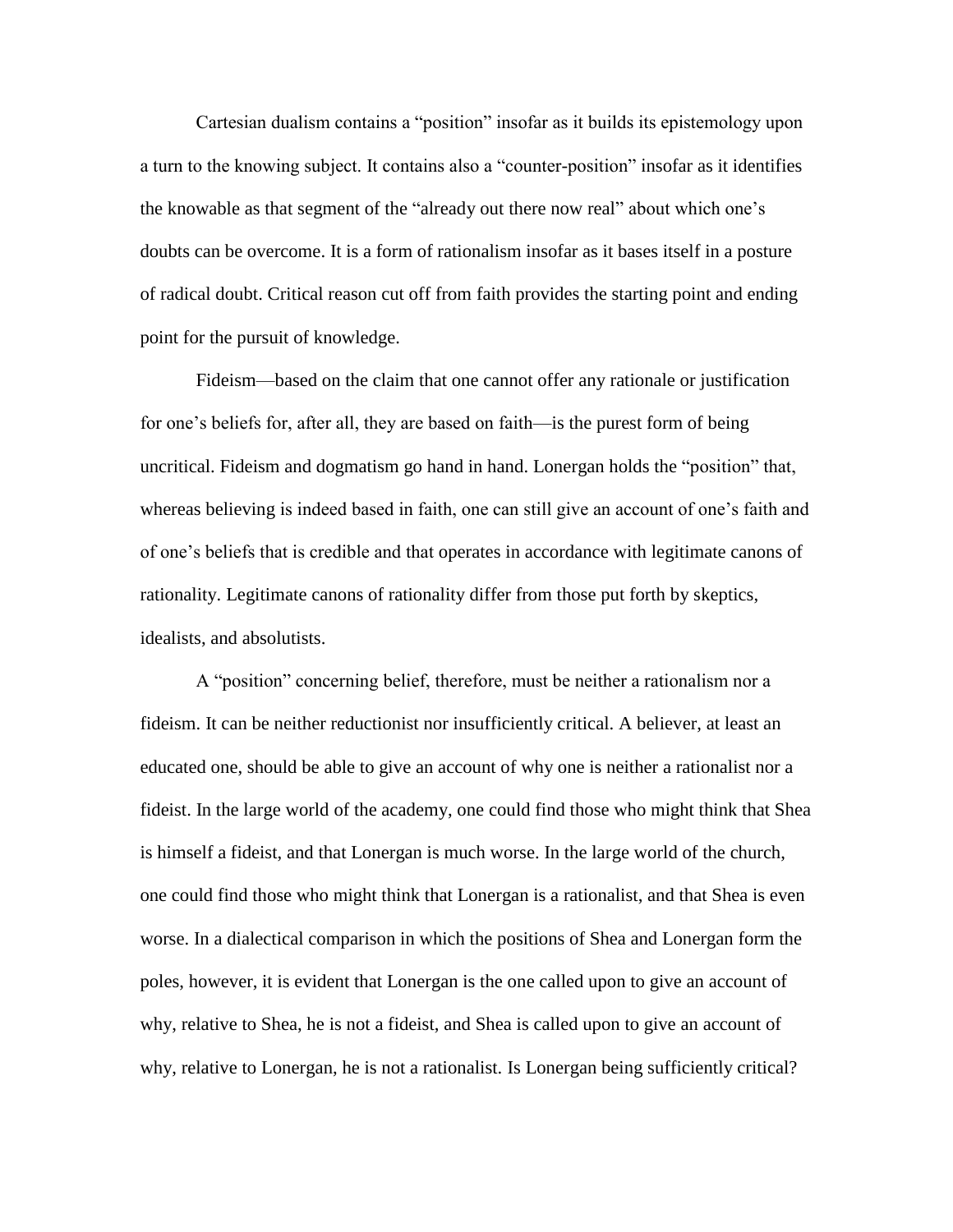Does Shea's insistence on the need for continual critical scrutiny shut down rather than open up horizons for understanding the nature and grasping the truth of religious beliefs?

## Horizon Analysis

It may perhaps strike one as ironic, against the background of everything that has been said previously, that a major difference between Lonergan and Shea can be explained in terms of Lonergan treating religious beliefs in a way that is radically distinct from other forms of knowledge and Shea treating them as if they were basically the same. Such, however, is the case.

For Lonergan, when it comes to the basic human acquisition of knowledge, understanding precedes judgment. The knower must grasp a range of possible understandings prior to making a judgment concerning what is or is not so. Meaning in this case is prior to truth. When it comes to religious belief, however, judgment and truth precede understanding and meaning. Moreover, the believer can legitimately accept as true things which will not be fully understood within one's time upon this earth. Religious believers even anticipate and expect that things that they now see as through a glass, darkly, will appear quite differently when they are able to see face to face.

Some of the differences between Shea and Lonergan can be understood by considering that Shea is operating as a philosopher/historian of religion whereas Lonergan, in *Insight* as well as in *Method in Theology*, is covering a span that does not stop at philosophy of religion but which explicitly lays the groundwork for theology. In *The Naturalists and the Supernatural*, Shea reflected on the apparent convergence between philosophy and theology. On the one hand, a philosopher like Dewey himself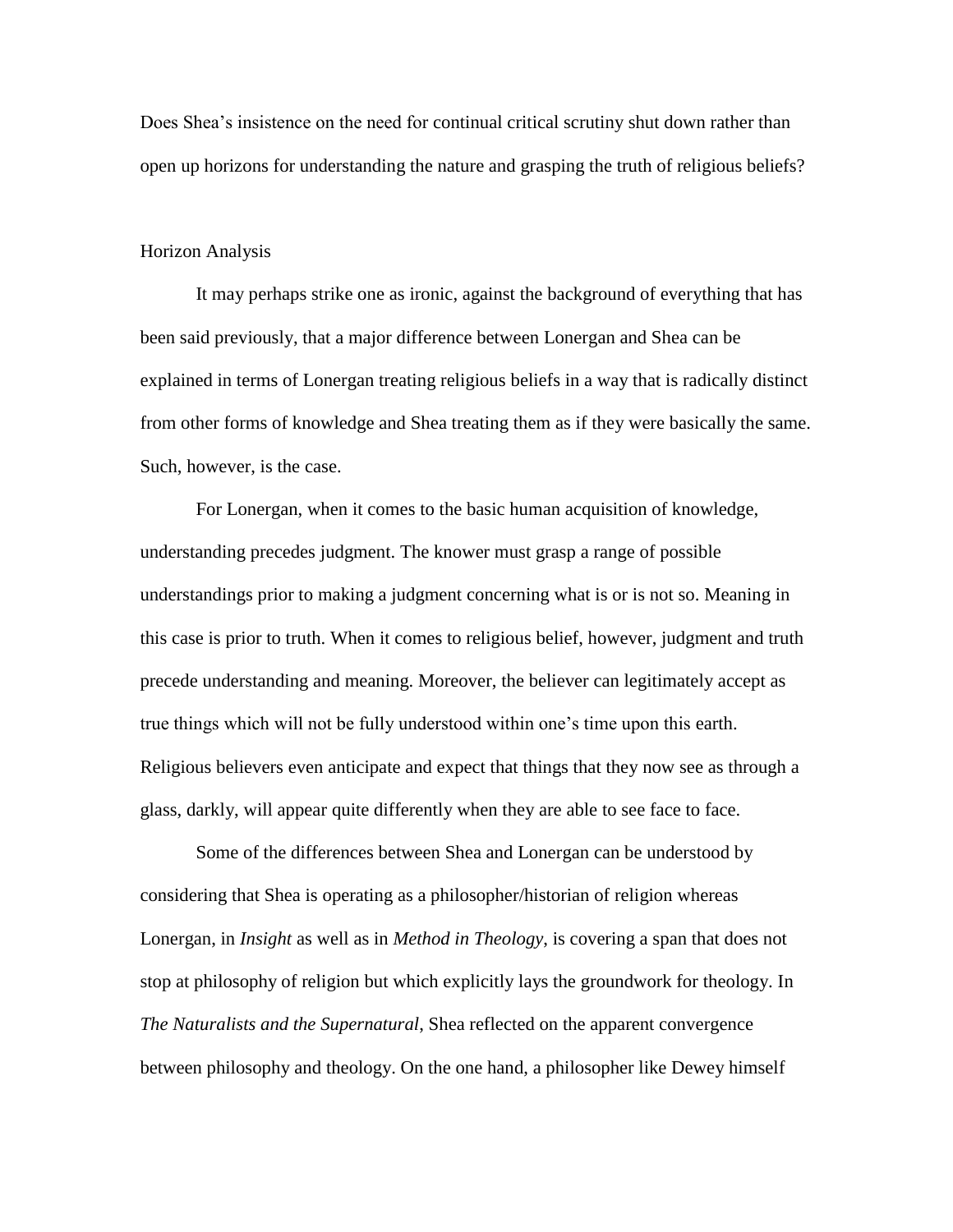paid serious attention to the type of experience "that especially accompanies significant adjustment or reorientation in life."<sup>20</sup> One could hardly consider his philosophy to be "pre-conversion" in any general sense. On the other hand, as theology was developing as a critical discipline in the academy, it was growing closer in its methods and criteria to its more traditionally academic siblings.<sup>21</sup> Yet both naturalist philosophers and theologians hold to be true things which, from a philosophical perspective, are assumptions and beliefs rather than what Dewey calls "warrantedly assertible propositions."<sup>22</sup>

And so Shea proposes in his conclusion that both naturalists and theologians swear off any tendencies toward dogmatism, exercise abundant self-criticism, and engage in respectful conversation. Shea encourages both sides to continue to put forth their most basic beliefs as claims to truth; at the same time, he wants both sides to acknowledge that there is a difference between what they believe and what they know. Naturalists should continue to be critically minded, but they should be more open to the intellectual horizon that would permit the question of God as a legitimate and serious one. Theologians need to become more critically minded.

So Shea is raising questions about the distinction between philosophy and theology in two directions. First, are philosophers really limited to something called philosophy? Second, are theologians really operating in some sublime realm that is identifiably post-conversion? Shea's questions point to the fact that for many reasons and in many ways, any contemporary distinction between philosophy and theology is complex and poses potential ambiguities.

<sup>20</sup> Shea, *Naturalists*, 124. In class at Catholic University Shea stressed the biographical angle of the importance of Dewey's own naturalist conversion experience for the direction and energy it gave to his life's work.

 $21$  Ibid., 229.

<sup>22</sup> As quoted in Shea, *Naturalists*, 233.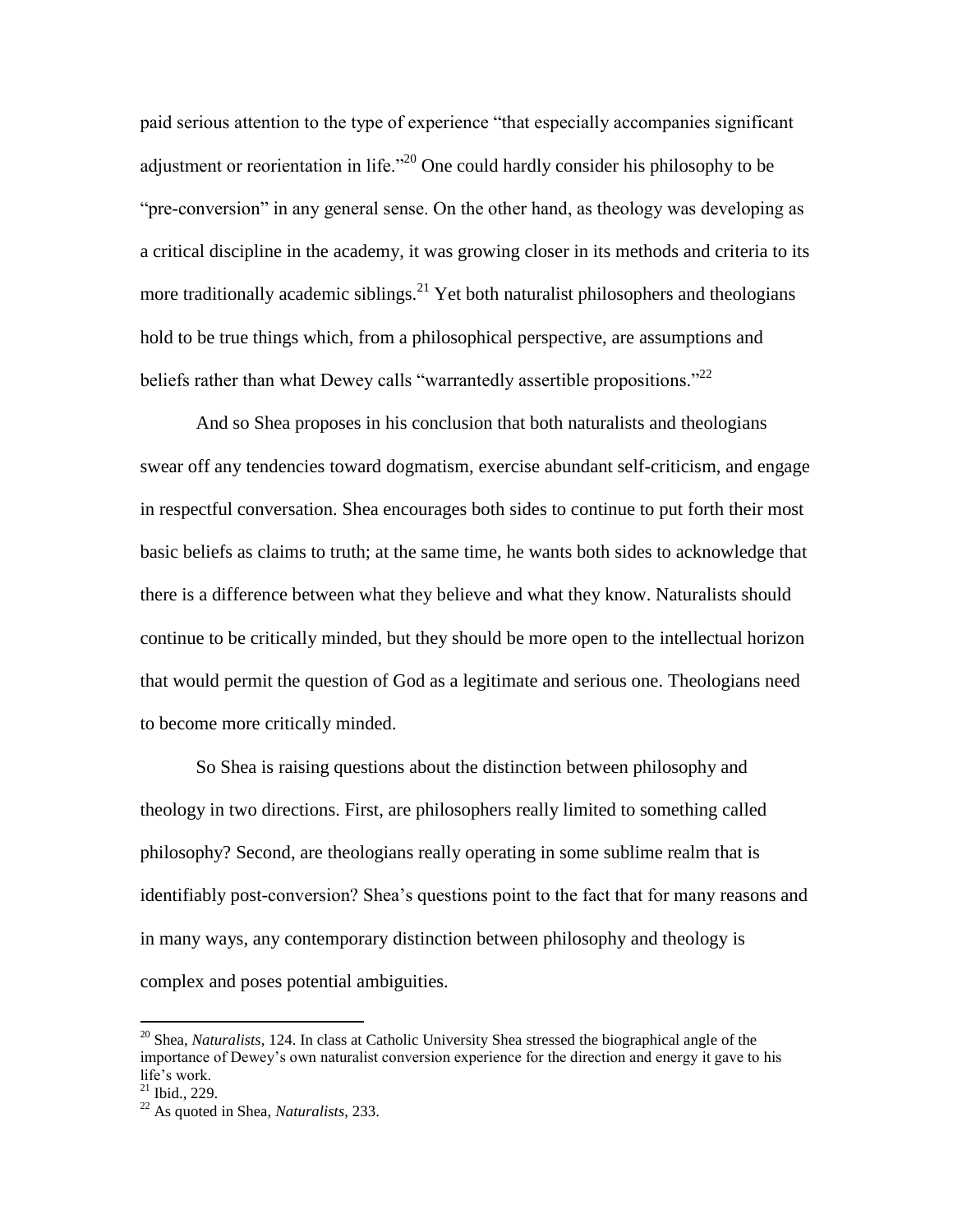Lonergan did not limit his *Method in Theology* to Roman Catholic theologians. It has implications for various Christian communions.<sup>23</sup> It may potentially have something to say to thinkers of other religious faiths. Moreover, if one can identify ways in which a philosopher is operating in a post-conversion manner, accepting as basic truths assumptions that cannot be empirically verified but which are grounded in a conversion, then that philosopher can be taken to no longer be engaged in philosophy only on the level that Lonergan labels dialectics but rather to be doing something more parallel to theology. In the other direction, a theologian whose functional specialty may be dogmatics or systematics, if operating within the context of a university, is not exempt from the responsibility of addressing critical questions in the most academically responsible manner possible.

In *The Lion and the Lamb* there is perhaps some degree of change in emphasis evident in Shea's stance regarding the relationship between, on the one hand, philosophy/history of religion and, on the other hand, theology. Most of his underlying concepts and positions remain the same as in his earlier works. Shea will at times speak explicitly as a believer in *The Lion and the Lamb*, but his intellectual analysis of his material and of the groups he studies are expressly not undertaken as the work of a Catholic theologian. Shea is no longer explicitly emphasizing a convergence of philosophy and theology. He finds much of the work on the topic of Christian fundamentalism done by Catholic theologians and church leaders to be lacking in empathetic understanding, riddled with prejudice, and unscholarly.<sup>24</sup> He implies that such is what happens when people act as if they know what they really only believe.

<sup>23</sup> Lonergan, *Method*, xii.

<sup>24</sup> Shea, *Lion*, 241-78, esp. p. 268 and p. 278.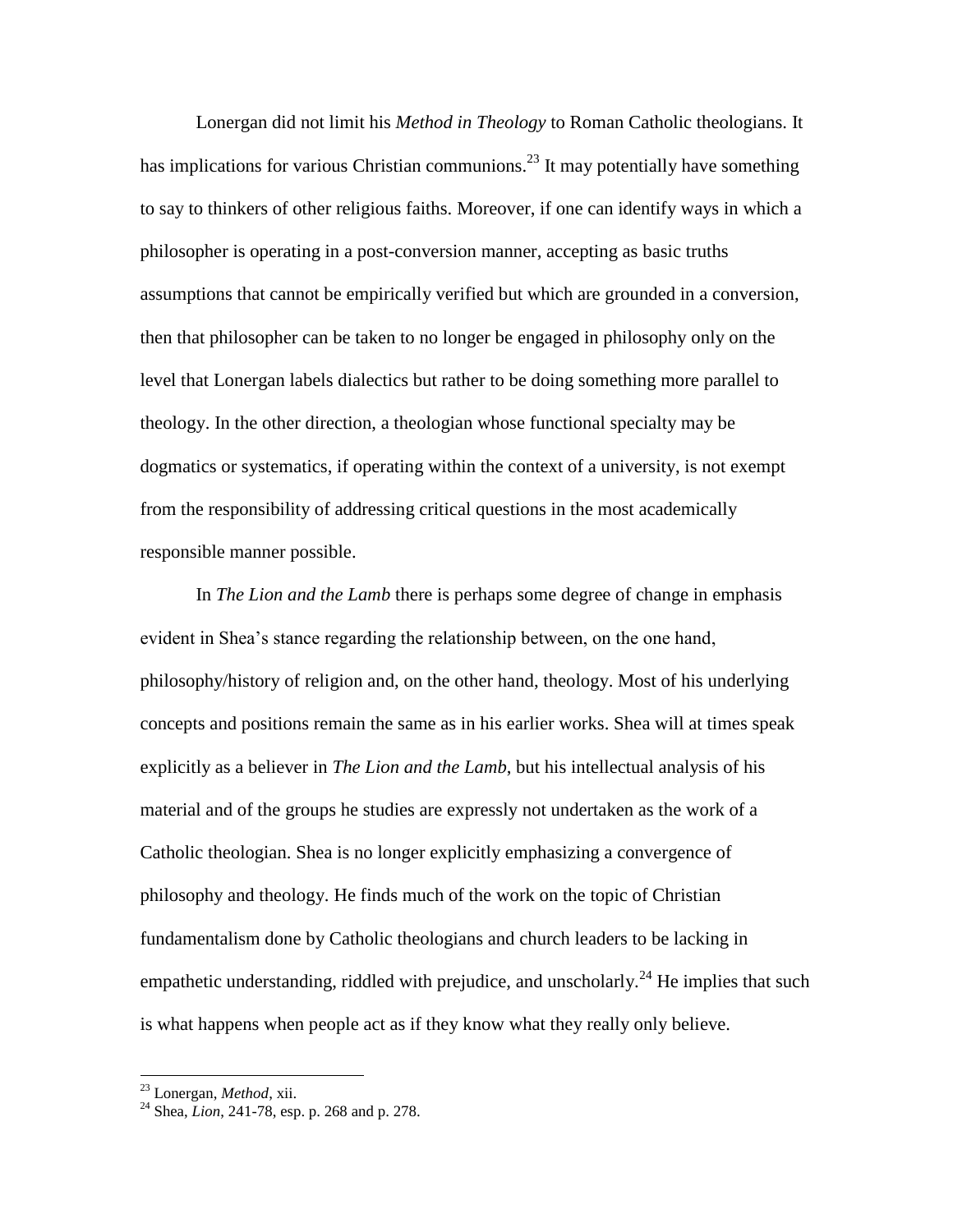Shea personally found his move from being a priest-theologian to being a lay Catholic scholar of religion to be liberating. He testifies: "Although I had and still have admiration for the work done by my theologian colleagues at Catholic University of America, I was and remain unable to place myself and my own work as a part of a Christian mission or as in any way representative of the teaching *magisterium* of the Catholic Church."<sup>25</sup> Rather than calling for theology to retain a critical stance at every moment, as he did in the *Commonweal* piece cited above, Shea has backed away from claiming to do Catholic theology.

I recall being on a panel of scholars responding to *The Naturalists and the Supernatural* at a College Theology Society meeting in 1987. <sup>26</sup> The panel was given in a session of the Philosophy of Religion section. My own points focused on what Shea wrote about Catholic theology, noting especially the lack of an explicit role for the magisterium. Shea seemed to think that, given the overall thrust of his book, my question was a bit beside the main point. He did, though, support the importance of theology being a critical discipline, which made the role of the magisterium somewhat less relevant than some take it to be. Such are my vague memories. *The Lion and the Lamb* addresses the concerns I expressed way back when in a much more direct way than did Shea's response to me on that panel.

I want to speak about Shea's academic horizon in relation to the status of religious belief in two ways. First, if one were to consider Shea's academic stance as basically pre-conversion and pre-confessional, operating mainly within the functional specialties that Lonergan labels "history" and "dialectics," then one might see a special

 $25$  Ibid., 282.

<sup>&</sup>lt;sup>26</sup>Dennis M. Doyle, "Response to William M. Shea's *The Naturalists and the Supernatural*." College Theology Society annual meeting at Loyola in Baltimore, May 31, 1987.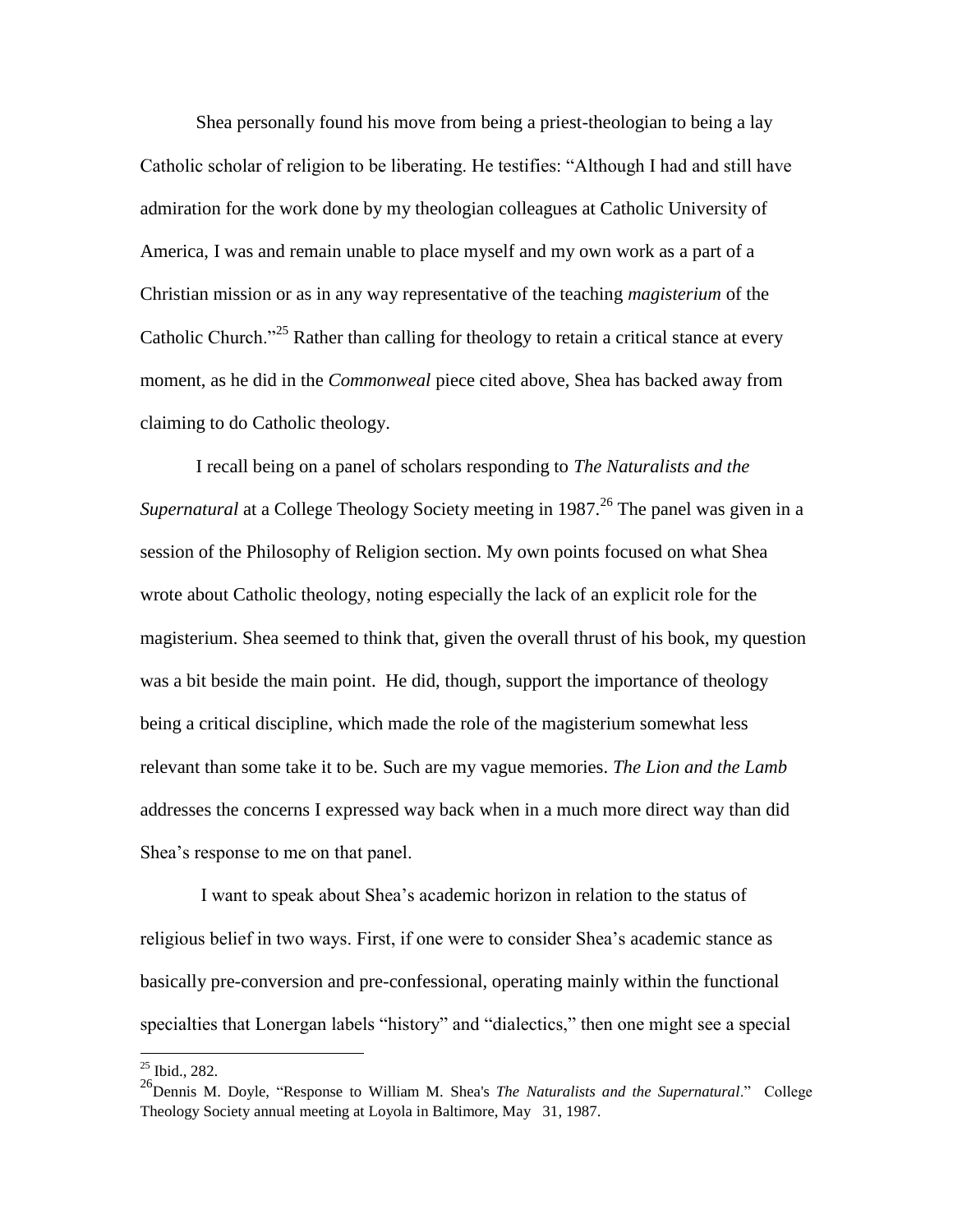appropriateness to insisting on a strong distinction between knowledge and belief on those levels. Shea is operating on a level in which understanding precedes judgment and in which meaning precedes truth. The critical function needs to be continually operative on these levels.

I think such an analysis says something, but there is more to be said. A second way to consider Shea's stance is as one that is to some degree confessional and postconversion. Shea rightfully feels the need to tell his story as an element of what one needs to know in order to understand him and where he is coming from. His movement from being an ecclesiastical theologian to becoming a lay Catholic scholar of religion entailed a type of conversion. A central chunk of the message that Shea hands on has to do with the need to reject religious dogmatism in all its forms. Shea teaches the need to be both scholarly and empathetic toward others and never to surrender the call to be ever critically minded, especially when it comes to taking the intellectual plank out of one's own eye. Maintaining a sharp distinction between belief and knowledge fits well within such a vision. Shea remains a Catholic not only religiously but in all dimensions, even as his own intellectual conversion runs somewhat parallel to rather than within the mainstream of official Catholic theology.

The extent to which a Catholic theologian acts as an official representative of the magisterium, the extent to which a Catholic theologian can operate in a manner that is autonomous without declaring complete independence, the manner in which magisterial teaching functions as a theological source without predetermining theological conclusions, these are all complex matters. Lonergan addresses these questions in a somewhat cursory way in *Method in Theology* in the last few pages of his chapter on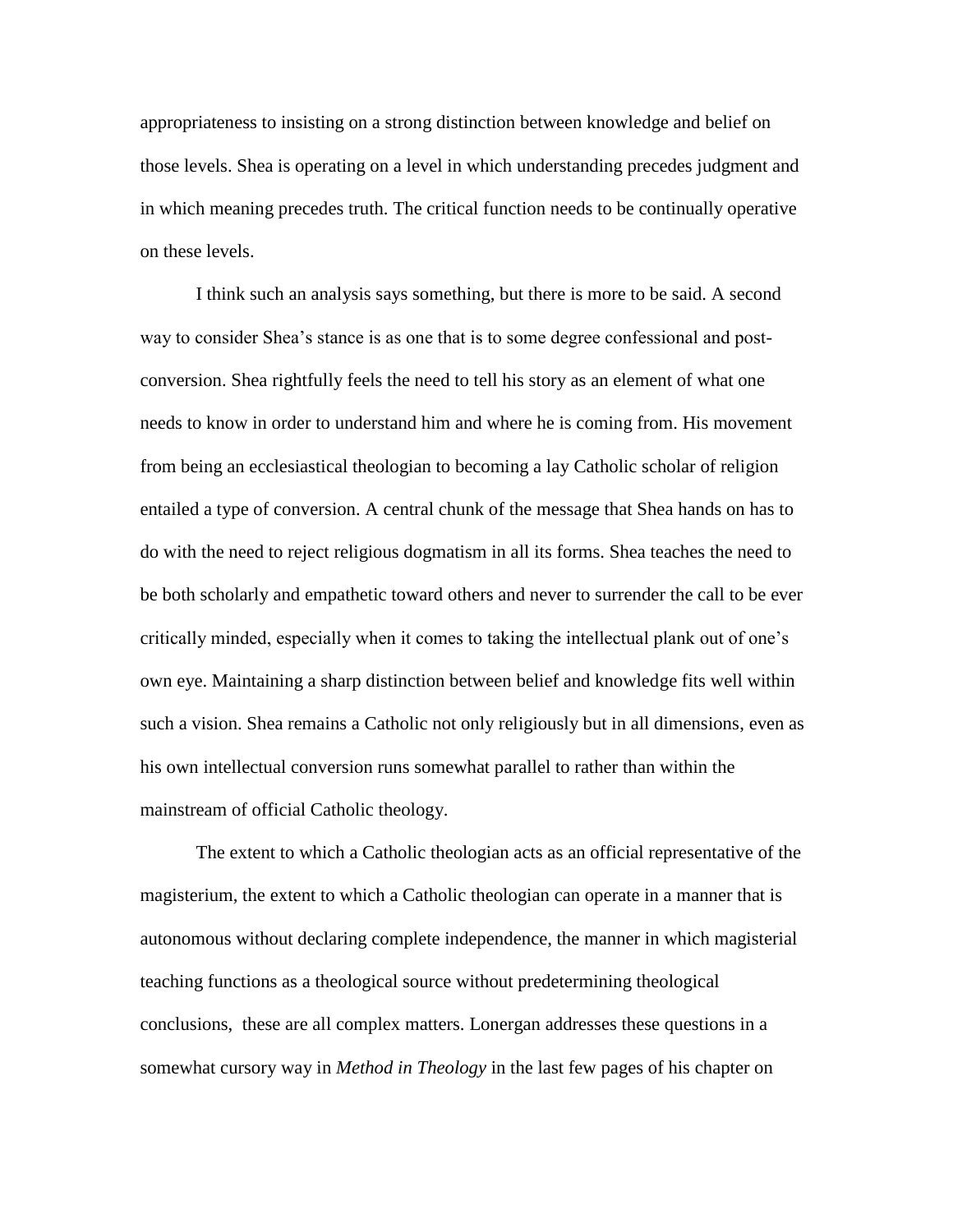doctrines. He voices there his support for recognizing doctrinal development as well as the autonomy of the theologian. It is in this context that Lonergan himself offers a kind of personal witness: "Though a Roman Catholic with quite conservative views on religious and church doctrines, I have written a chapter on doctrines without subscribing to any but the doctrine about doctrine set forth in the First Vatican Council. I have done so deliberately, and my purpose has been ecumenical. I desire it to be as simple as possible for theologians of different allegiance to adapt my method to their uses."<sup>27</sup>

In the paragraph that follows, Lonergan explains how it is that the method he lays out for theology is critical rather than dogmatic:

Finally, a distinction between dogmatic theology and doctrinal theology may serve to bring to focus points that repeatedly we have attempted to make. Dogmatic theology is classicist. It tends to take it for granted that on each issue there is one and only one true proposition. It is out to determine which of the unique propositions are true. In contrast, doctrinal theology is historically-minded. It knows that the meaning of a proposition becomes determinate only within a context. It knows that contexts vary with the varying brands of common sense, with the evolution of cultures, with the differentiations of human consciousness, and with the presence or absence of intellectual, moral, and religious conversion.<sup>28</sup>

Lonergan goes on to distinguish between religious apprehension of a doctrine and theological apprehension of that same doctrine. Religious apprehension is in the context of "one's own brand of commonsense" and in accordance with one's pursuit of

<sup>27</sup> Lonergan, *Method*, 332-33.

 $^{28}$  Ibid., 333.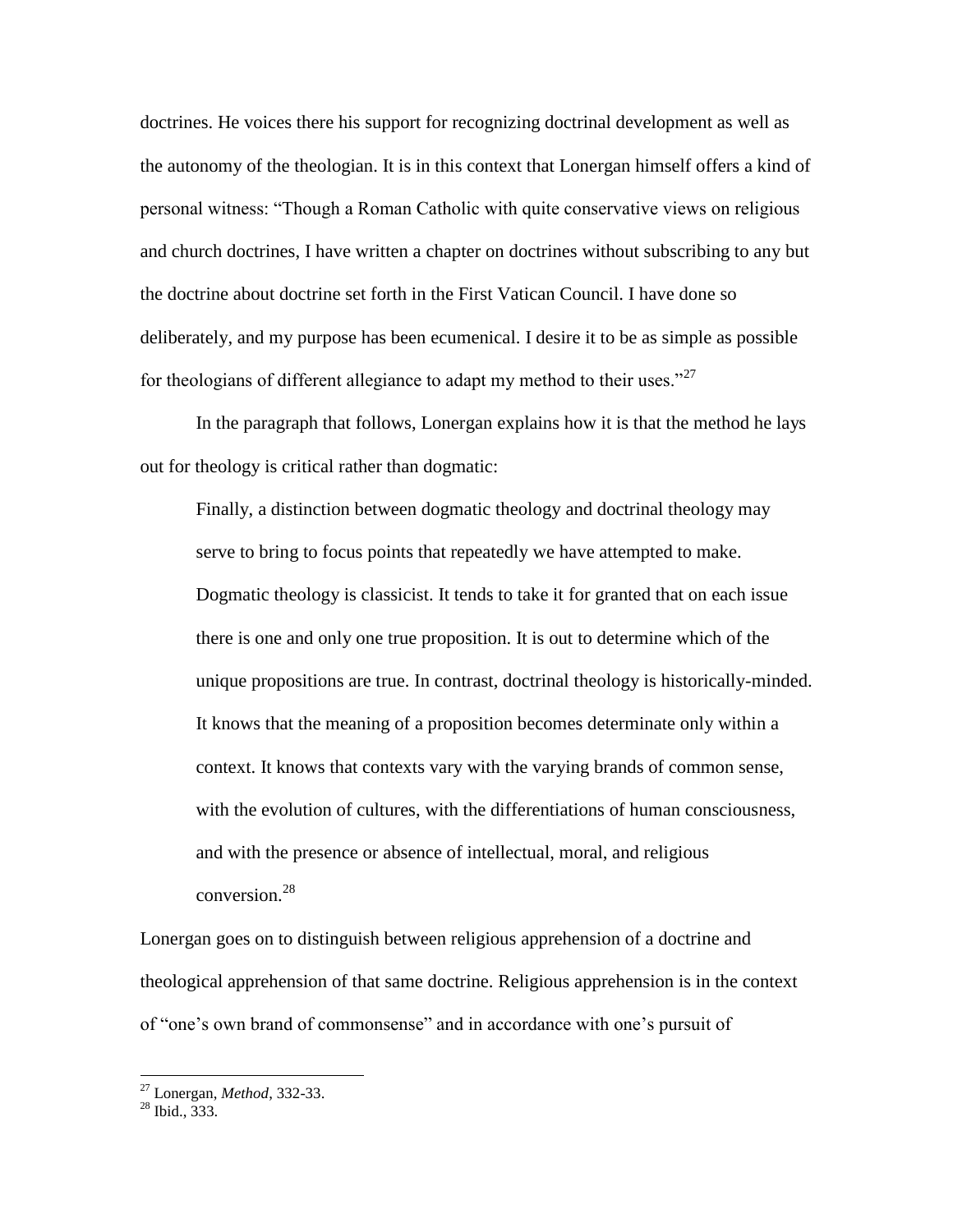intellectual, moral, and religious conversion. Theological apprehension is historical and dialectical. One tries to develop "positions" to reverse any "counter-positions" that one might encounter. Theologians appropriate the truth and meaning of those doctrines which had been in place in one context to a new context.

For Lonergan, one accepts the basic truths of the core doctrines of one's religion upon achieving the horizon that allows one to belong to that religion. Critical thinking does not end at that point, however. Critical appropriation of the truths of the tradition is in a way just beginning. The theologian is obliged to transpose truths that used to be understood in one historical/cultural frame of reference into a contemporary frame of reference. Though in a basic sense the "truth" of basic doctrines is not in question, the meaning of doctrines, and thus how those doctrines are understood, may shift significantly from one context to another. The meaning of doctrines must be appropriated in accordance with one's religious, moral, and intellectual conversion. Moreover, even though a particular theologian may operate within the functional specialty of doctrines or of systematics, that theologian is not to work in a manner that becomes cut off from the fruits of the efforts of those working in other functional specialties. Lonergan is promoting doctrinal development to an extent which, when compared to the theological approach used in Catholic seminary education in the first half of the twentieth century, can be appreciated as relatively radical.

Shea knows this and probably for the most part agrees with it. Even if one can show that Lonergan's method, used properly by one who has a deep grasp of its implications, can function in a thoroughly critical manner, one is still left with the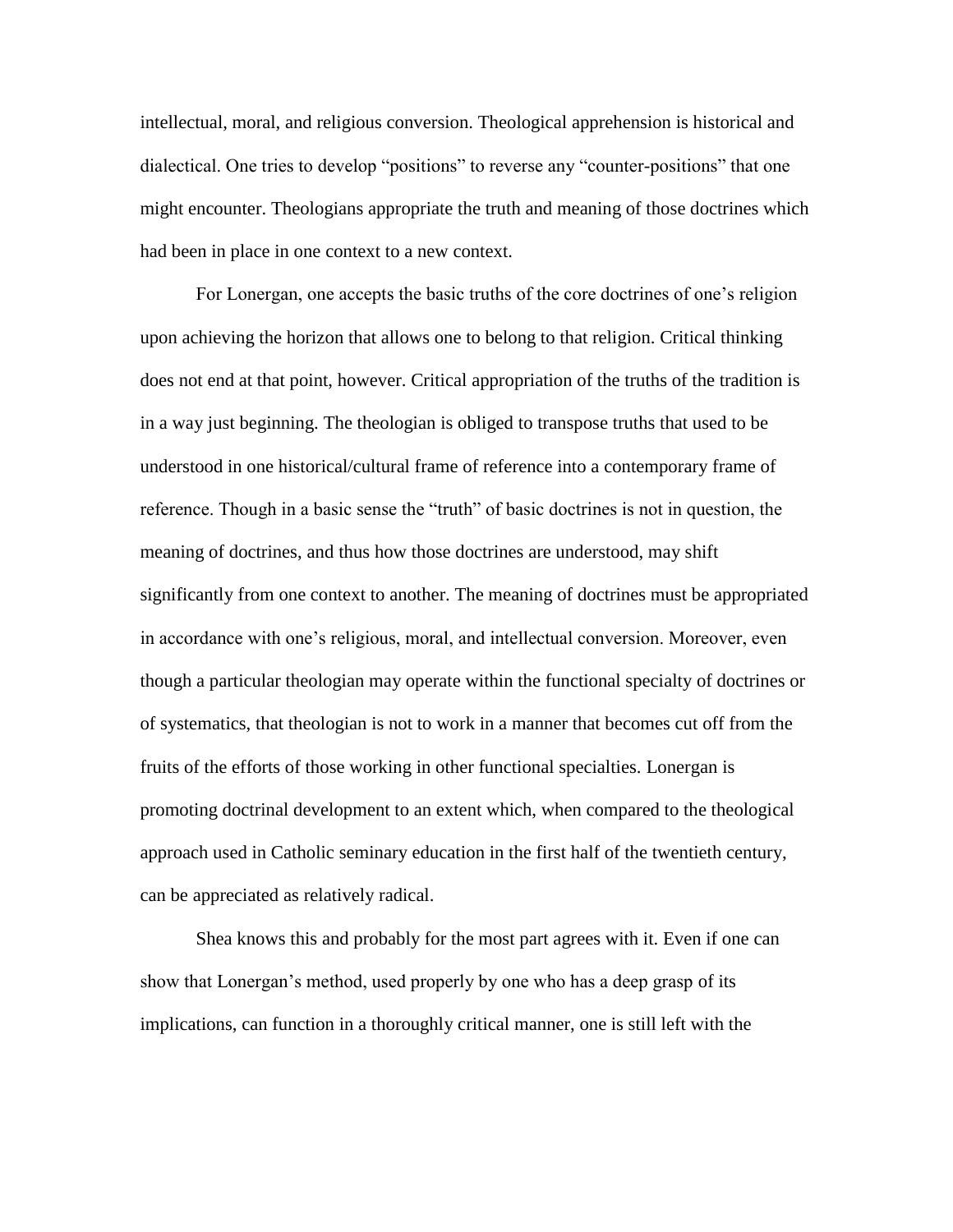question of why Lonergan identifies belief as a form of knowledge. Why not fess up that believing and knowing are quite distinct?

In my judgment, in a Lonerganian perspective, to deny in one's first pass that belief is a type of knowledge represents a counter-position. A "position" requires one to affirm the fullest range of reality that there is to be known. Once one establishes that belief is a type of knowledge, one is then not only free but actually obliged to go about the act of believing responsibly. One must be critically minded about it, at least if one is educated or even perhaps a theologian. One must believe in ways that accord with one's religious, moral, and intellectual conversion. One must believe in ways that do not stand in contradiction with other things that one knows. One must believe in ways that are technically open to the possibility of revision, even in some cases on the level not just of meaning but of truth. For if one happens to encounter strong evidence that what one has accepted as true may not be true, one is obliged to pursue the relevant questions as they arise. This is a "position" that is neither reductionist nor uncritical.

To begin with the premise that belief is not a type of knowledge results in a form of reductionism. For belief functions in an everyday manner as a form of knowledge within a community of believers. It is proper to live one's life within the context of such a community without having to critically question the community's core beliefs at every moment. One should not begin and end every prayer or discussion group meeting in a parish with the acknowledgment that after all, we only believe these things, we don't really know them for sure in the way we hold real knowledge. Theologians working in universities need to be much more academically responsible and critical than most believers in a parish setting. Still, much of their work flows from and contributes to such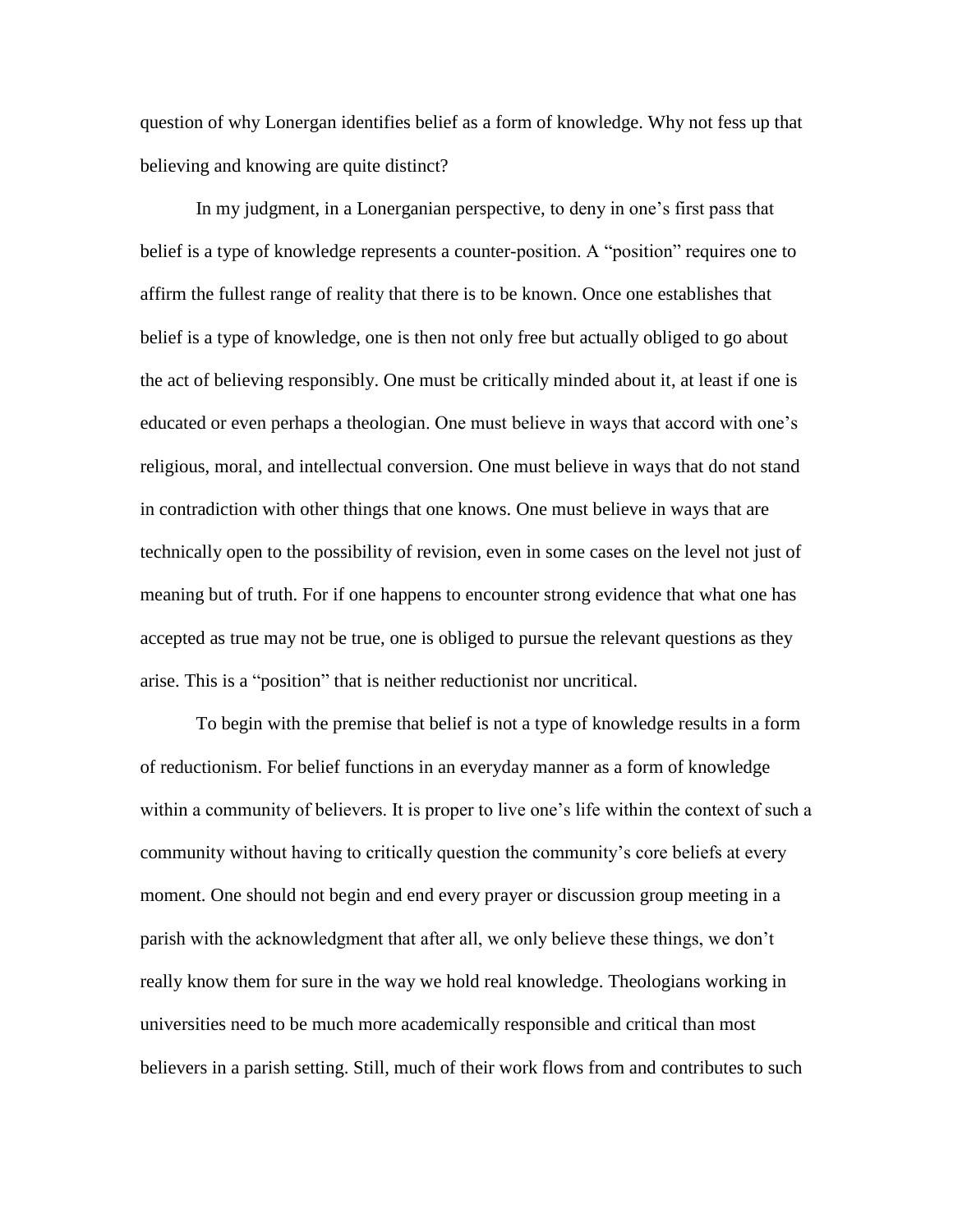faith communities. Once it is settled that religious belief is a form of knowledge, the critical questions for the theologian may begin. It is ultimately a form of skepticism to rule out the possibility of knowing anything through faith and belief.

As discussed earlier, Lonergan makes the point that most of what anyone knows is in some sense based on belief. If one has never been to Toronto, in a sense one "believes" that Toronto exists and that it can be found where it is placed on virtually all maps of Canada. Yet everyone trusts that for someone with the means to travel, Toronto could be personally discovered to exist in that place. The existence of Toronto would then become immanently generated knowledge for that person and no longer "belief."

Yet anyone can also see that it is so reasonable for a person to trust that Toronto does in fact exist in that place, there is really no need to verify it personally. Though technically "belief," it was already knowledge before the foolish and unnecessary journey. In fact, if someone were to start correcting people every time they acted as if they knew that Toronto exists in that place even though for them it is not immanently generated knowledge, that someone would be extraordinarily annoying. And if that someone were to take this beyond Toronto and start correcting people in each instance that they acted as if they knew something that was not personally immanently generated knowledge, that someone would be absolutely unbearable.

There is an obvious objection to this line of argument. The existence of Toronto in that place is relatively easy to verify empirically. Religious beliefs for the most part are not. The analogy thus appears to break down. One who questions the existence of Toronto is being ridiculous. One who questions the reliability of religious beliefs is swimming in the current of the deepest streams in our culture.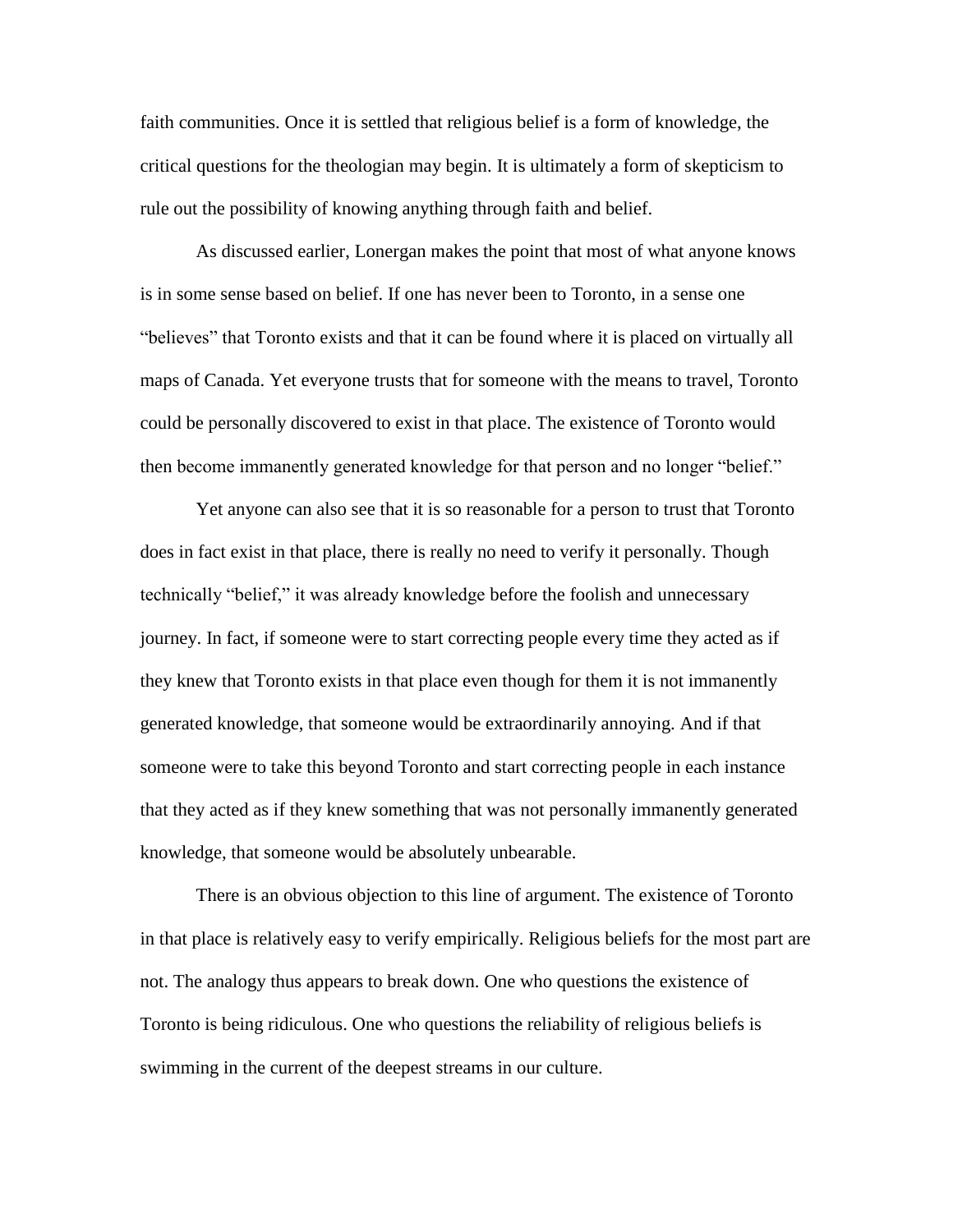Lonergan is fighting against the cultural assumption that religious belief is fundamentally subjective and personal in a manner that cuts it off from the question of truth. There is plenty of evidence in Lonergan's work that he knew well the basic and obvious distinction between religious belief and most other forms of belief. He goes to great lengths to explain how intellectual verification of the truth of religious beliefs requires both the self-appropriation of one's self as a knower as well as a significant existential component. Lonergan's philosophical and theological agenda leads him to emphasize that religious beliefs function in religious communities as a type of knowledge, and it is not in the interest of truth or goodness to place radical doubt at the core of one's apprehension of such beliefs either religiously or theologically.

With that in place, further questions calling for critical analysis will indeed arise. Religious communities, however, need to be affirmed in their ability to pursue deeper understanding of the core doctrines that they accept as true. For Lonergan, the conversion that underlies the life of a religious community goes far beyond the individual and the present. There is also the conversion that belongs to the group and that has been growing and developing over many centuries.<sup>29</sup> Theologians pursue further understanding of beliefs accepted as knowledge not just as individuals but as members of these believing communities. To insist that belief and knowledge are simply two different things inhibits this line of questioning and represents a narrower horizon than that opened up by the insight that belief functions legitimately as a type of knowledge. To point out that belief functions legitimately as a type of knowledge does not shut down any lines of questioning for those who want to make further distinctions. In this regard, it is Lonergan who offers the "position."

 $^{29}$  Ibid., 130-31.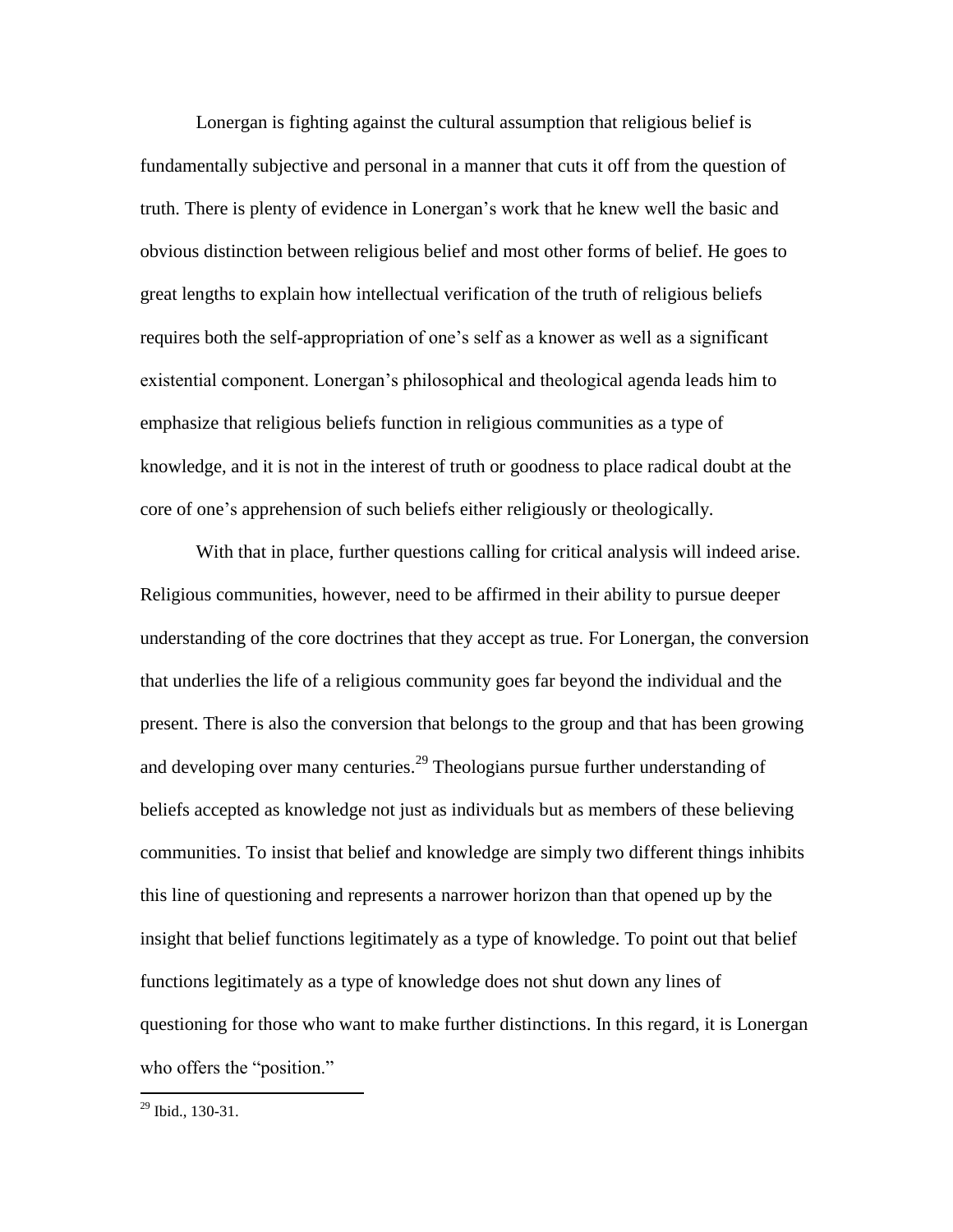Can These Differences Be Understood as Being Complementary?

So, do I then dismiss Shea as the one who offers merely a "counter-position" on the relationship between belief and knowledge? Although I do think that I have uncovered a serious difference in Lonergan's favor when it comes to this point of comparison, I find that the relevant questions do not end at this point.

Tracy has pointed out that Lonergan's work was directed toward "a liberation . . . of theological method from the increasingly dead weight of Neo-scholasticism."<sup>30</sup> He adds that "much of Lonergan's work is concerned with the challenges posed by modernity from the scientific revolution through the modern turn to the subject and the rise of historical consciousness."<sup>31</sup> Yet many of the challenges of more recent years are posed by what is labeled "postmodern." Tracy notes that Lonergan's work has been used by some postmodern thinkers. He then explores Lonergan's emphasis on performing exercises for the self-appropriation of oneself as a knower as a dimension that lends itself fruitfully toward a postmodern approach. Tracy even reconsiders the central role that Lonergan gives to belief as a kind of knowledge. When viewed in conjunction with Lonergan's engagement with modernity, Tracy sees this central role for belief as reflecting Lonergan's interest at that time in a sociology of knowledge. In a postmodern perspective, however, Tracy judges the centrality granted to belief to be "exactly the kind of role that true beliefs possessed for the ancients: true beliefs are worthwhile principally because they are expressive of those true judgments of value implied by the fundamental

<sup>30</sup> David W. Tracy, "Bernard Lonergan and the Return of Ancient Practice," in *Lonergan Workshop*, v. 10, ed. Fred Lawrence (Boston: Boston College, 1994), 319-331, at 319.

 $31$  Ibid., 320.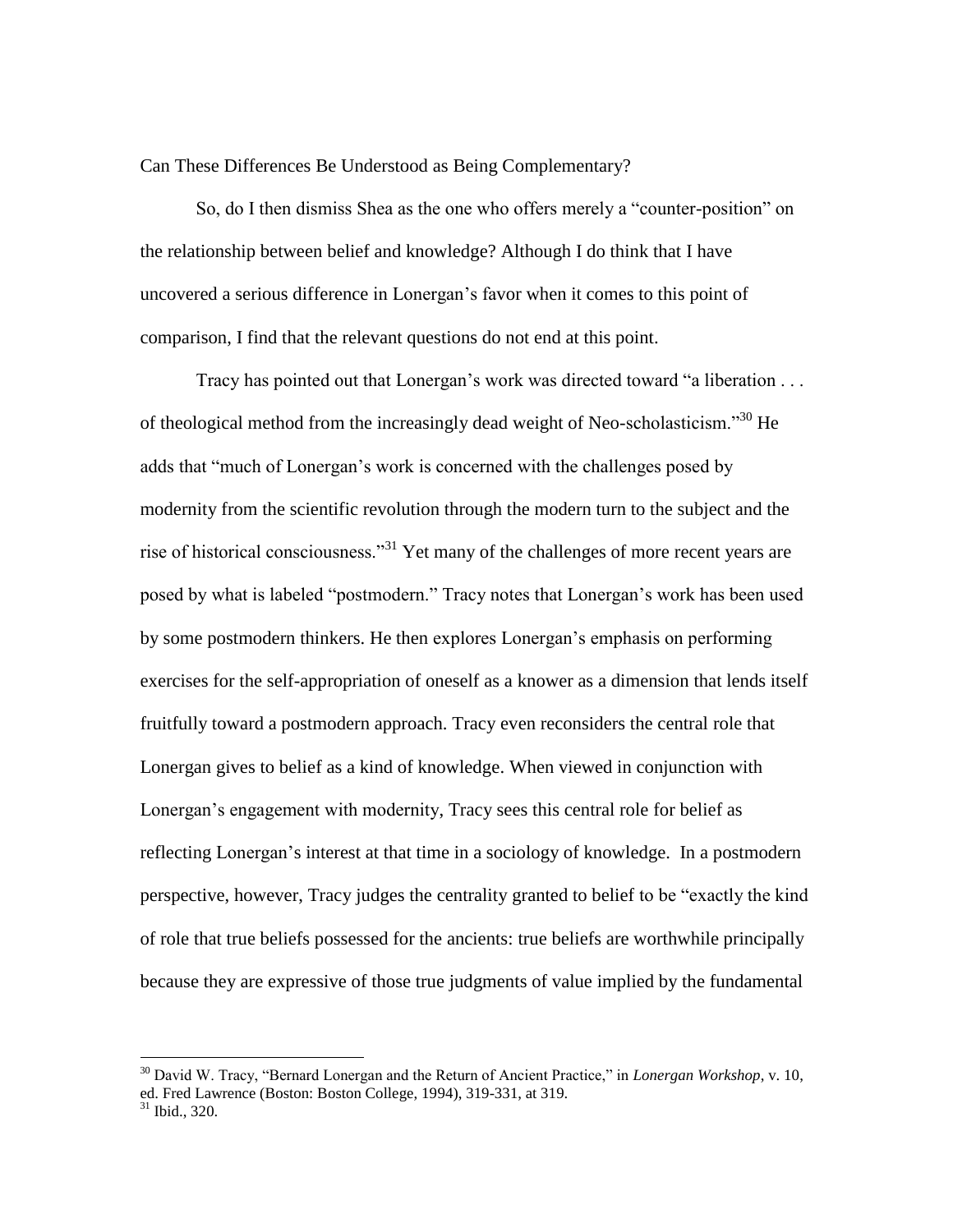orientation of an authentic tradition of values, grounded in a vision of ultimate reality as good."<sup>32</sup>

To some degree Lonergan's ways of meeting the challenges of modernity spill over into what is today recognized as postmodern. The theological method that he proposed may not directly meet all of the standards championed by the modern mind because it is meant as much to challenge those demands as to meet them.

Shea's own use of the category "postmodern" in *The Lion and Lamb* differs greatly from the positive way in which Tracy uses it. Shea states:

In its latest phase, post-Enlightenment or postmodernism, the Enlightenment reaches another stage in its development wherein all claims to truth, even its own, are affirmed to be relative to context. All knowing, including science, and moral evaluation are seen to be shaped in traditions and so are subjective, historical, and contextual, and permeated by ideology. The contribution of postmodernism in correcting the Enlightenment-modernist myth is cognitive and moral relativism. Surpassing the vigor of the modernist forms of criticism, postmodernism is doubly opposed to uncritical and obscurantist traditional religions with their claims to unconditioned truth and their service to power. $33$ 

It may prove worthwhile, however, to consider Shea against the background of the category of postmodernity when taken in the positive sense that Tracy gives it. Shea identifies himself as one who struggles to bring together the often contrasting legacies of modernity and the Catholic intellectual tradition. It is now twenty years since my last

<sup>&</sup>lt;sup>32</sup> Ibid., 330.

<sup>33</sup> Shea, *Lion*, 23.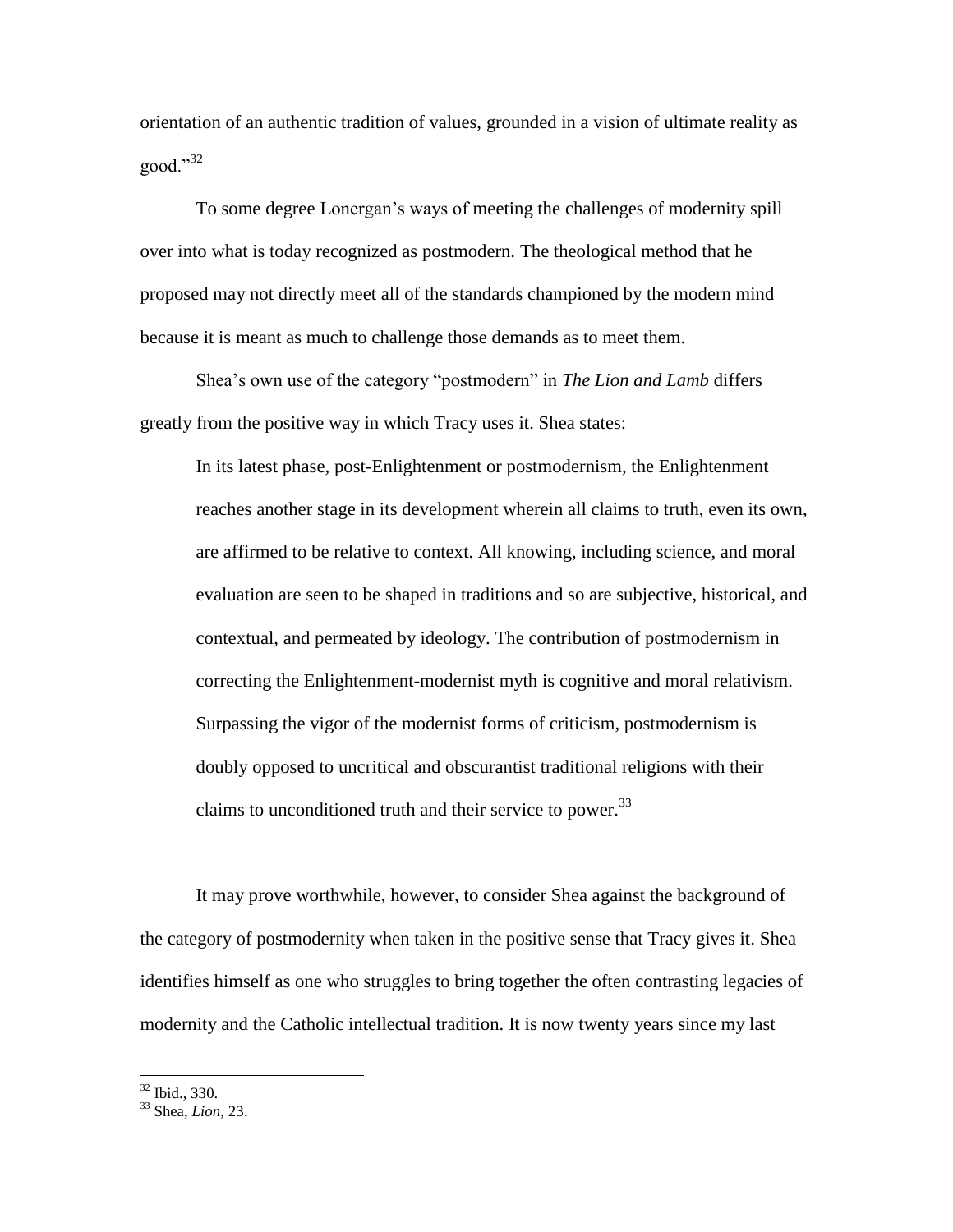reading of *The Naturalists and the Supernatural*. I found it to be of great personal interest in the last two pages of Shea's first chapter, though it does not use the term "postmodern," briefly raises a series of questions that today are recognizably associated with postmodern thought. He says that his approach may be considered foundationalist in some senses but not all; that he indeed recognizes that he can be interpreted as an apologist for his own intellectual beliefs; and that the moves he makes are not a retreat to the pre-critical but are rather quite contemporary.

Shea's critique of dogmatism has some parallels with the critiques that some postmodern thinkers make of the misuse of meta-narratives. His goal of promoting serious and humble dialogue can be understood as taking the turn toward the "other." His life-long stress on the subjectivity of the theologian can be read as taking seriously the particular and the contextual. Most relevant to this discussion, Shea's pursuit of a "bothand" position on the question of truth and openness finds echoes throughout the postmodern world.

The quest has been long underway among religious thinkers self-consciously responding to the challenges of postmodernism to find a way to talk about simultaneously holding one's community's truths as truths and being radically open to the other. Miroslav Volf, self-described as representing a "free church" perspective, puts it as follows:

Jesus Christ is the way, the truth, and the life. As Christians we will assert this as the truth. But we cannot assert it as *absolute knowledge*, we cannot assert it *as* the *final* truth. Short of becoming God, humans cannot possess the final truth. . . . All Christian beliefs are *our* beliefs, *human* beliefs, and as such always *provisional*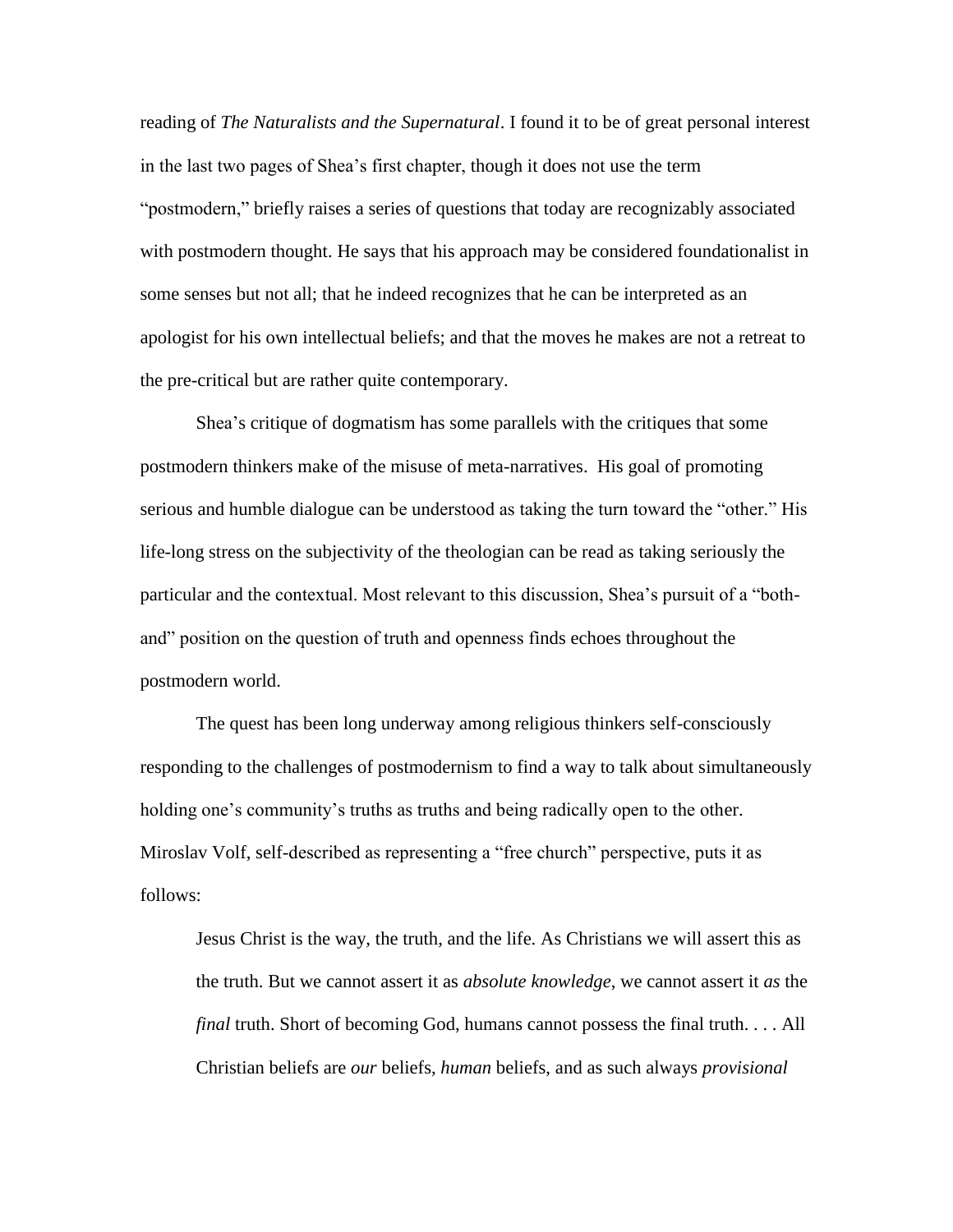*beliefs*. We assert that they are true; but we make this assertion provisionally. I call this *provisional certitude*. There is, if you want, an absoluteness about our beliefs: we cannot relinquish our standpoint but rather assert that it is true. So the ground on which we stand as we act and reflect is firm. Yet we assert our standpoint as true in a provisional way: *we believe* our belief to be true. This hinders us from becoming arrogant and oppressive.  $34$ 

Other examples of contemporary scholars of religion struggling to articulate a both/and position concerning the tension between truth and radical openness include the works of Lieven Boeve (metanarratives open to interruption) and S. Mark Heim (orientational pluralism).<sup>35</sup> Shea stands in good company with those who want both to affirm the truth of their beliefs and to avoid any sense of arrogance or dogmatism in regard to others.

I do think that Lonergan's explanation of how belief functions as a kind of knowledge can aid rather than inhibit the continual quest for truth and openness. Shea's characterization of the Church as an ideologized communion with centralized authority, though not lacking completely in veracity, reflects a reductionism that does not appreciate fully how the Church is first of all a communion of love between God and human beings, and how the role of belief, taken as the knowledge of what God has most graciously revealed to us, plays an indispensable role in constituting that community.

<sup>34</sup> Miroslav Volf, "The Unique Christ in the Challenge of Modernity," in *the Unique Christ in Our Pluralist World*, ed. Bruce J. Nicholls (Grand Rapids, MI: Baker Book House, 1994), 103; as quoted in Paul F. Knitter, *Introducing Theologies of Religions* (Maryknoll, N.Y.: Orbis Books, 2002), 54.

<sup>35</sup> See, for example, Lieven Boeve, *God Interrupts History: Theology in a Time of Upheaval*, trans. Brian Doyle (New York; Continuum, 2007 [Dutch orig. 2006]); S. Mark Heim, *Salvations: Truth and difference in Religions* (Maryknoll, N.Y.: Orbis Books, 1995) and also *The Depth of Riches: A Trinitarian Theology of Religious Ends* (Grand Rapids, MI: Eerdmans, 2001).